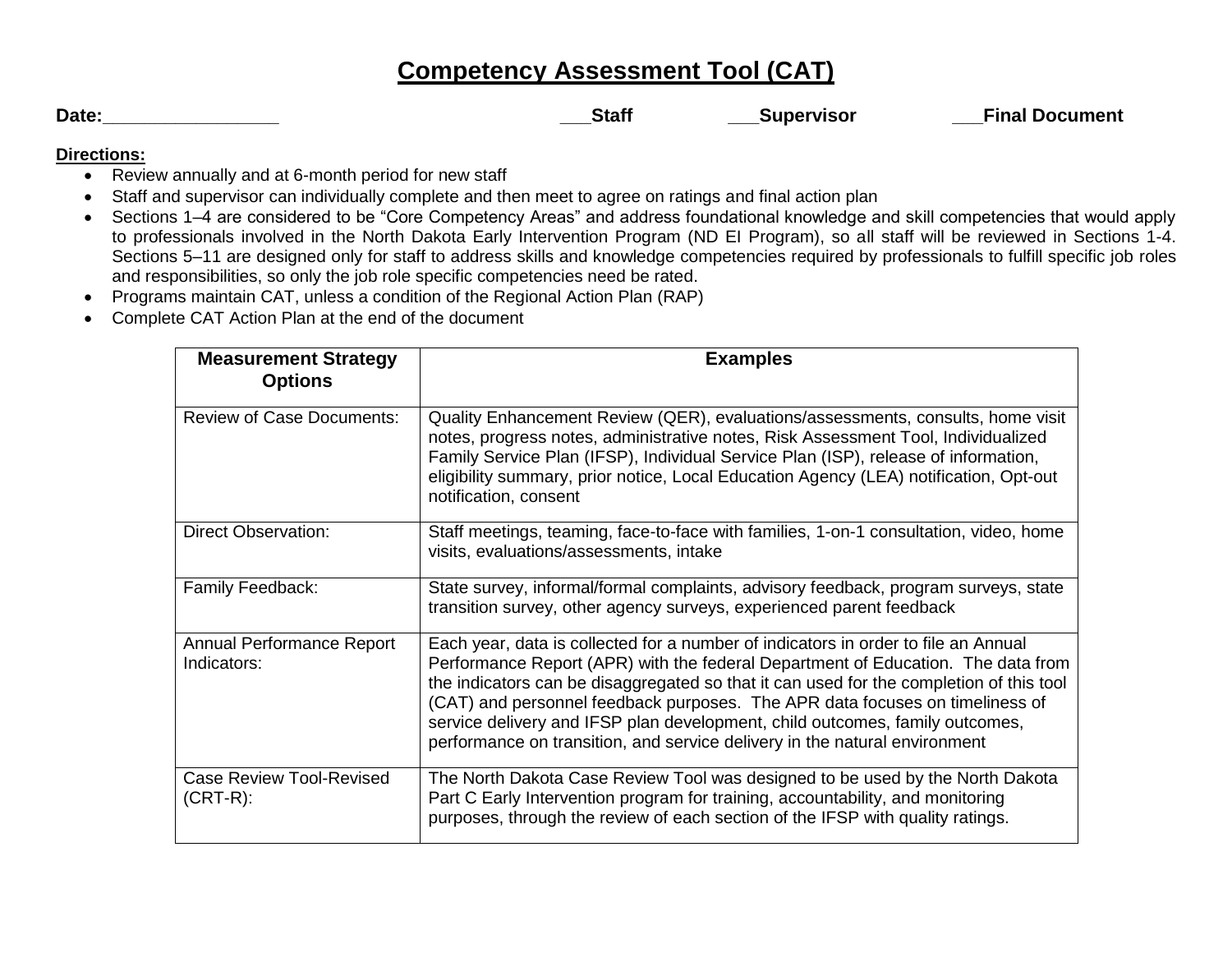#### **Performance Rating Rubric:**

**Novice**: A rating of "novice" means that the individual is not consistently implementing the early intervention practice. Individual support is required in order to implement the basic and expected early intervention practice.

**Emerging**. A rating of "emerging" means that the individual is beginning to implement the early intervention practices without support. This includes the practice of basic family-centered, routines-based practices.

**Meets Standard**: A rating of "meets standard" means that the individual is consistently implementing the early intervention practice. This includes the practice of building upon and enhancing the practice to create more opportunity for families and team members to be active participants in early intervention.

**Exceeds**: A rating of "exceeds" means that the individual is consistently implementing the early intervention practice that is recognized as a best practice. This includes the practice of encouraging reflections, critical thinking, and connections to create equal partnership between team members and families.

### **Improvement Strategy Options:**

- o Reflective Supervision
- o IFSP Review with CRT-R
- o Book Review on relevant topic
- o Review Policies
- o Formal State Training
- o Orientation Training
- o Observation

#### **Competency Standard Example:**

#### **Name:** E.I. Smith

- o Online Modules
- o Professional Development
- o Video
- o Job Shadow
- o Mentoring
- o Action Research

Other **and a** 

| <b>Competency Standards</b>                                                                                                                                                                                                                                                                                 | <b>Measurement Strategies</b>                 | <b>Performance</b>                                                                                 | <b>Improvement Strategies</b>                                                 |
|-------------------------------------------------------------------------------------------------------------------------------------------------------------------------------------------------------------------------------------------------------------------------------------------------------------|-----------------------------------------------|----------------------------------------------------------------------------------------------------|-------------------------------------------------------------------------------|
| Demonstrate knowledge of infant and<br>toddler development, including the<br>principles of growth and development,<br>developmental milestone sequences,<br>early literacy, developmental domains<br>(cognitive, communication, physical,<br>social-emotional, adaptive, and variability<br>within domains) | Evaluation/Assessment<br><b>IFSP</b><br>CRT-R | Exceeds<br>$\Omega$<br><b>Meets</b><br>$\Omega$<br>Standard<br>Emerging<br>X<br>Novice<br>$\Omega$ | <b>IFSP Review with CRT-R</b><br>Observation<br>Job Shadow<br>Mentoring<br>X. |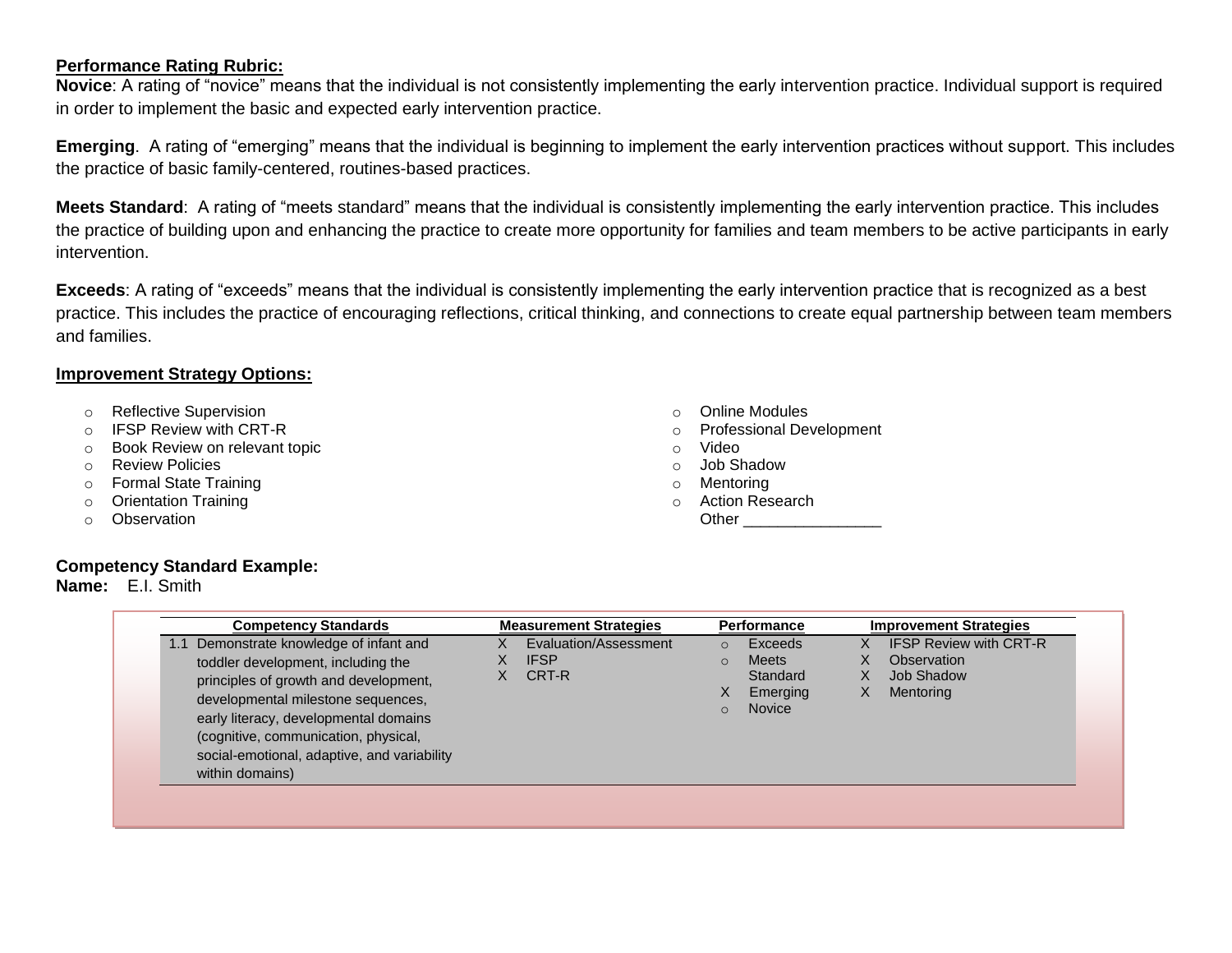### **Core Competency Areas**

Sections 1–4 are considered to be "Core Competency Areas" and address foundational knowledge and skill competencies that would apply to professionals involved in the North Dakota Early Intervention Program (ND EI Program).

### **Competency: 1- Infant and Toddler Development**

**A person employed in ND EI Program with competence in infant and toddler development will:**

| <b>Competency Standards</b>                                                                                                                                                                                                                                                                                                                                                                                                                                                                    | <b>Measurement Strategies</b>                                                                                                                                                                                                                                                               | <b>Performance</b>                                                                                                                                                                                               | <b>Improvement Strategies</b>                                                                                                                                                                                                                                                                                                                                                                                                                                                           |
|------------------------------------------------------------------------------------------------------------------------------------------------------------------------------------------------------------------------------------------------------------------------------------------------------------------------------------------------------------------------------------------------------------------------------------------------------------------------------------------------|---------------------------------------------------------------------------------------------------------------------------------------------------------------------------------------------------------------------------------------------------------------------------------------------|------------------------------------------------------------------------------------------------------------------------------------------------------------------------------------------------------------------|-----------------------------------------------------------------------------------------------------------------------------------------------------------------------------------------------------------------------------------------------------------------------------------------------------------------------------------------------------------------------------------------------------------------------------------------------------------------------------------------|
| 1.a Demonstrate knowledge of infant and toddler<br>development, including the principles of growth<br>and development (variability within domains),<br>developmental milestone sequences, early<br>literacy, developmental domains (cognitive,<br>communication, physical, social-emotional,<br>adaptive).                                                                                                                                                                                     | $\circ$<br>$\circ$<br><u> 1999 - Johann Barn, mars eta bainar eta i</u><br>$\circ$<br><u> 1970 - Johann Barnett, fransk konge</u>                                                                                                                                                           | Exceeds<br>$\Omega$<br><b>Meets</b><br>$\Omega$<br>Standard<br>Emerging<br>$\circ$<br>Novice<br>$\circ$                                                                                                          | $\Omega$<br><u> 1989 - Johann Barn, mars eta bat eta bat erroman erroman erroman erroman erroman erroman erroman erroman err</u><br>$\Omega$<br>the control of the control of the control of the control of the control of<br>$\Omega$<br><u> 1980 - Johann Barn, mars eta bainar eta bat eta bat erroman erroman erroman erroman ez erroman ez erroman ez</u><br><u> 1999 - Johann Barn, mars fyrsti start og fyrir og fyrir og fyrir og fyrir og fyrir og fyrir og fyrir og fyrir</u> |
| 1.b Demonstrate knowledge of atypical development,<br>the characteristics of prematurity and common<br>developmental disabilities, and the potential effects<br>on development and child-caregiver interactions.<br>1.c Demonstrate knowledge of the influence of<br>environmental, cultural/linguistic, family and<br>health/medical/socio-economic factors on child<br>growth and development, and the ability to use<br>evidence-based research and resources to<br>address this influence. | $\circ$<br><u> 1989 - Johann Harry Harry Harry Harry Harry Harry Harry Harry Harry Harry Harry Harry Harry Harry Harry Harry</u><br>$\circ$<br>$\circ$<br><u> 1990 - Johann Barnett, fransk konge</u><br>$\circ$<br>$\circ$<br><u> 1999 - Johann Barnett, fransk politiker (</u><br>$\circ$ | Exceeds<br>$\circ$<br><b>Meets</b><br>$\circ$<br>Standard<br>Emerging<br>$\circ$<br>Novice<br>$\circ$<br>Exceeds<br>$\circ$<br><b>Meets</b><br>$\Omega$<br>Standard<br>Emerging<br>$\circ$<br>Novice<br>$\Omega$ | $\circ$<br><u> 1980 - Johann Barn, mars an t-Amerikaansk kommunister (</u><br><u> 1989 - Johann John Stein, mars eta bizkailar (h. 1989).</u><br>$\Omega$<br><u> 1989 - Johann Barn, mars et al.</u><br><u> Andrew Maria (1989)</u>                                                                                                                                                                                                                                                     |
| 1.d Identify children's strengths and challenges,<br>analyze children's interactions and play behaviors<br>and, with the family, guide the development of<br>appropriate strategies to facilitate development.                                                                                                                                                                                                                                                                                 | $\circ$<br>$\circ$                                                                                                                                                                                                                                                                          | Exceeds<br>$\circ$<br>Meets<br>$\circ$<br>Standard<br>Emerging<br>O<br>Novice<br>$\circ$                                                                                                                         | $\circ$<br>$\circ$<br>$\circ$<br>the contract of the contract of the contract of the contract of                                                                                                                                                                                                                                                                                                                                                                                        |

### **Competency: 2- Family-Centered Services and Supports**

**A person employed in ND EI Program with competence in family-centered services and supports will:**

| <b>Competency Standards</b>                         | <b>Measurement Strategies</b> | <b>Performance</b>  | <b>Improvement Strategies</b> |
|-----------------------------------------------------|-------------------------------|---------------------|-------------------------------|
| 2.a Demonstrate an understanding of the roles,      |                               | Exceeds<br>$\Omega$ |                               |
| responsibilities and relationships of families      |                               | <b>Meets</b>        |                               |
| and the influence of these factors on the promotion |                               | Standard            |                               |
| of children's growth and development.               |                               | Emerging<br>$\circ$ |                               |
|                                                     |                               | <b>Novice</b>       |                               |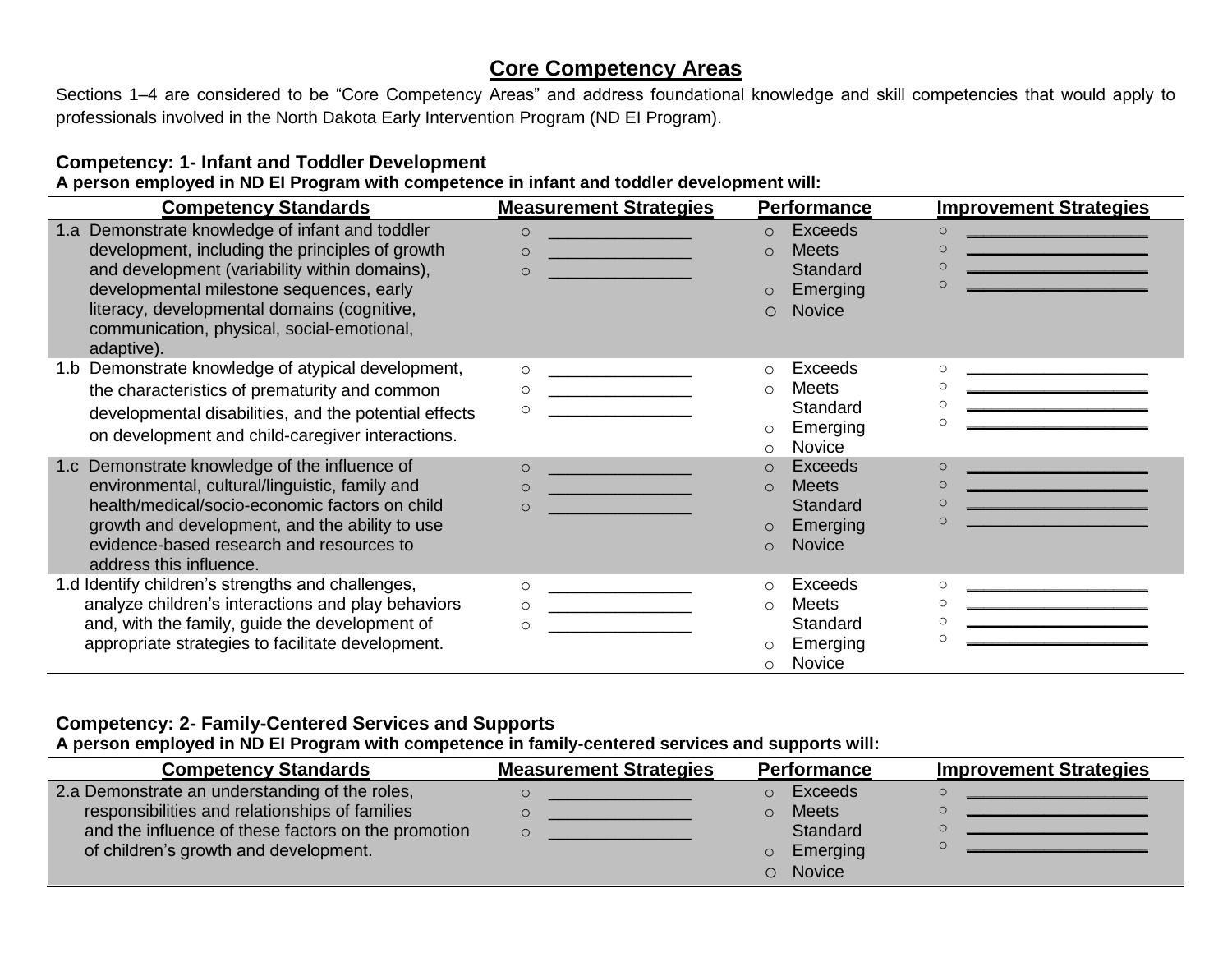| 2.b Demonstrate an understanding of family-centered<br>principles and how to collaborate with families to<br>design and implement family-centered services.<br>2.c Demonstrate an understanding of how family<br>functioning is impacted by the eligible child<br>including respect for the diversity of families, and<br>the strengths and resources that families contribute<br>to the child's development. | $\circ$<br><u> Alexandria de la contexta de la contexta de la contexta de la contexta de la contexta de la contexta de la c</u><br>$\circ$<br>$\circ$<br>$\circ$<br><u> Andrew Maria (1986)</u><br>$\Omega$<br><u> 2000 - John Harry Harry Harry Harry Harry Harry Harry Harry Harry Harry Harry Harry Harry Harry Harry Harry Harry Harry Harry Harry Harry Harry Harry Harry Harry Harry Harry Harry Harry Harry Harry Harry Harry Harry Harr</u><br>$\circ$<br><u> 1999 - Johann Barnett, fransk politiker (</u> | Exceeds<br>$\circ$<br><b>Meets</b><br>$\circ$<br>Standard<br>Emerging<br>$\circ$<br>Novice<br>$\circ$<br>Exceeds<br>$\circ$<br><b>Meets</b><br>$\circ$<br>Standard<br>Emerging<br>$\circ$<br>Novice<br>$\circ$ | $\circ$<br>$\circ$<br>$\circ$<br>$\circ$<br>the contract of the contract of the contract of<br>$\circ$<br>$\circ$<br><u> 1989 - Johann Stoff, Amerikaansk politiker (</u><br>$\circ$<br><u> 1999 - Johann Barnett, fransk politiker (</u><br>$\circ$                         |
|---------------------------------------------------------------------------------------------------------------------------------------------------------------------------------------------------------------------------------------------------------------------------------------------------------------------------------------------------------------------------------------------------------------|---------------------------------------------------------------------------------------------------------------------------------------------------------------------------------------------------------------------------------------------------------------------------------------------------------------------------------------------------------------------------------------------------------------------------------------------------------------------------------------------------------------------|----------------------------------------------------------------------------------------------------------------------------------------------------------------------------------------------------------------|------------------------------------------------------------------------------------------------------------------------------------------------------------------------------------------------------------------------------------------------------------------------------|
| 2.d Provide accurate and balanced information to<br>empower families to make informed decisions<br>regarding service options to address the child and<br>family's priorities.                                                                                                                                                                                                                                 | $\circ$<br>$\circ$<br>$\circ$                                                                                                                                                                                                                                                                                                                                                                                                                                                                                       | Exceeds<br>$\circ$<br><b>Meets</b><br>$\circ$<br>Standard<br>Emerging<br>$\circ$<br>Novice<br>$\circ$                                                                                                          | $\circ$<br><u> 1989 - Jan James James James James James James James James James James James James James James James James Ja</u><br>$\circ$<br>$\circ$<br>$\circ$                                                                                                            |
| 2.e Use a variety of communication methods to<br>implement strategies that are respectful and non-<br>biased and that reflect family's values and<br>traditions.                                                                                                                                                                                                                                              | <u> 1989 - Johann Barn, mars et al.</u><br>$\circ$<br>$\circ$<br>$\circ$                                                                                                                                                                                                                                                                                                                                                                                                                                            | Exceeds<br>$\circ$<br><b>Meets</b><br>$\circ$<br>Standard<br>Emerging<br>$\circ$<br>Novice<br>$\circ$                                                                                                          | <u> 1980 - Johann Barn, mars eta bainar eta </u><br>$\circ$<br>$\circ$<br><u> 1980 - Johann Barbara, martxa al</u><br>$\circ$<br><u> 1989 - Johann Barn, mars et al. (b. 1989)</u><br>$\circ$                                                                                |
| 2.f Understand one's personal beliefs, values and<br>biases, and how those values may influence<br>interactions with families.                                                                                                                                                                                                                                                                                | $\circ$<br>$\circ$<br>$\overline{\phantom{a}}$<br>$\circ$                                                                                                                                                                                                                                                                                                                                                                                                                                                           | Exceeds<br>$\circ$<br><b>Meets</b><br>$\circ$<br>Standard<br>Emerging<br>$\circ$<br>Novice<br>$\circ$                                                                                                          | $\circ$<br>$\circ$<br>$\circ$<br>$\circ$                                                                                                                                                                                                                                     |
| 2.g Assist families in the use of technology for<br>information and support.                                                                                                                                                                                                                                                                                                                                  | <u> 1989 - Johann Barn, mars eta bat e</u><br>$\circ$<br>$\circ$<br><u> 1990 - Johann Barn, mars eta bainar eta </u><br>$\circ$                                                                                                                                                                                                                                                                                                                                                                                     | Exceeds<br>$\circ$<br><b>Meets</b><br>$\circ$<br>Standard<br>Emerging<br>$\circ$<br>Novice<br>$\circ$                                                                                                          | $\circ$<br><u> 1980 - Johann Barn, mars eta bat eta bat e</u><br>$\circ$<br><u> 1980 - Johann Barnett, fransk politiker (</u><br>$\circ$<br><u> 1989 - Johann John Stone, meil er stadt fan de ferstjer fan de ferstjer fan de ferstjer fan de ferstjer fan d</u><br>$\circ$ |
| 2.h Assist families in the use of community, state, and<br>national resources, such as parent-to-parent<br>connections to support children and families in<br>advocating to meet their concerns and priorities.                                                                                                                                                                                               | $\circ$<br>$\circ$<br><u> 2002 - An Dùbhlachd ann an Dùbhan Alban ann an Dùbhan Alban ann an Dùbhan Alban ann an Dùbhan Alban ann an Dùbhan Alban ann an Dùbhan Alban ann an Dùbhan Alban ann an Dùbhan Alban ann an Dùbhan Alban ann an Dùbhan Alban </u><br>$\circ$                                                                                                                                                                                                                                               | Exceeds<br>$\circ$<br><b>Meets</b><br>$\circ$<br>Standard<br>Emerging<br>Novice<br>$\circ$                                                                                                                     | $\circ$<br>$\circ$<br>$\circ$<br>$\circ$                                                                                                                                                                                                                                     |
| 2.i Recognize family members as the decision-makers<br>regarding their children.                                                                                                                                                                                                                                                                                                                              | $\circ$<br>$\circ$<br>$\circ$                                                                                                                                                                                                                                                                                                                                                                                                                                                                                       | <b>Exceeds</b><br>$\circ$<br><b>Meets</b><br>$\Omega$<br>Standard<br>Emerging<br>$\circ$<br>Novice<br>$\circ$                                                                                                  | $\circ$<br>$\circ$<br>O<br>O                                                                                                                                                                                                                                                 |
| 2.j Demonstrate effective relationship building skills,                                                                                                                                                                                                                                                                                                                                                       | $\circ$                                                                                                                                                                                                                                                                                                                                                                                                                                                                                                             | Exceeds<br>$\circ$                                                                                                                                                                                             | $\circ$<br>O                                                                                                                                                                                                                                                                 |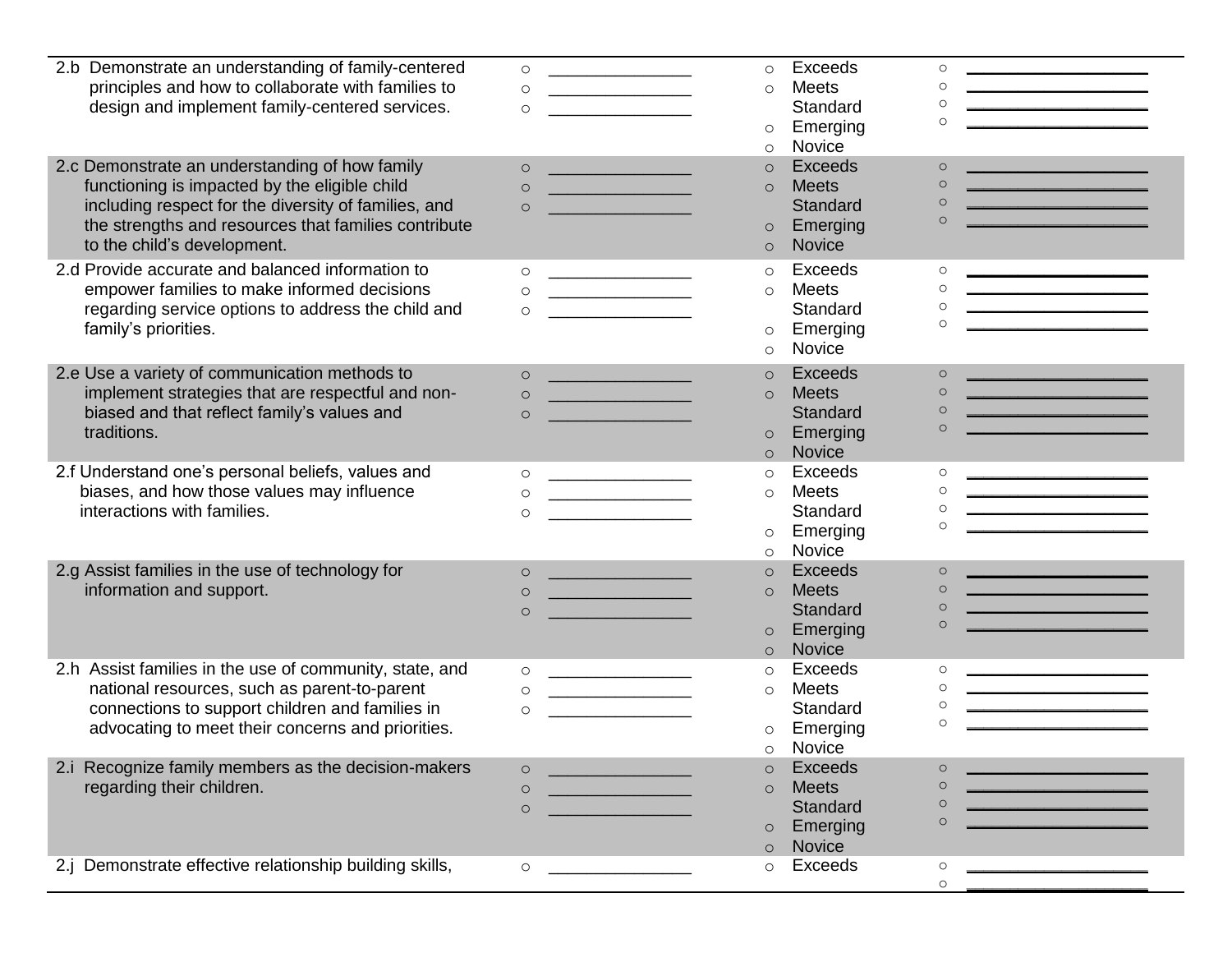| such as active listening and interviewing skills.                                                                                                                                                                                                                                                                                                | $\circ$                                                                                                                                                                                                                                                                                                            | $\bigcirc$<br>$\circ$<br>$\circ$ | <b>Meets</b><br>Standard<br>Emerging<br>Novice            |  |
|--------------------------------------------------------------------------------------------------------------------------------------------------------------------------------------------------------------------------------------------------------------------------------------------------------------------------------------------------|--------------------------------------------------------------------------------------------------------------------------------------------------------------------------------------------------------------------------------------------------------------------------------------------------------------------|----------------------------------|-----------------------------------------------------------|--|
| 2.k Collaborate with families in designing and<br>implementing activities that promote healthy<br>behaviors, growth, and development for their<br>children.                                                                                                                                                                                      | $\circ$<br><u> 1980 - John Stone, mars et al. (</u><br><u> Antonio de la contenentación de la contenentación de la contenentación de la contenentación de la contenentación de la contenentación de la contenentación de la contenentación de la contenentación de la contenentación de</u><br>$\circ$<br>$\Omega$ | $\circ$<br>$\circ$<br>$\circ$    | Exceeds<br><b>Meets</b><br>Standard<br>Emerging<br>Novice |  |
| 2. Demonstrate the use of an ongoing family<br>assessment process to identify family priorities,<br>resources, and concerns, and develop<br>recommendations for functional, routine-based<br>interventions in natural environments based on the<br>child's current level of functioning, and the strengths<br>and needs of the child and family. | $\circ$<br>$\bigcirc$<br>$\circ$                                                                                                                                                                                                                                                                                   | $\circ$<br>$\bigcirc$<br>$\circ$ | Exceeds<br>Meets<br>Standard<br>Emerging<br>Novice        |  |

### **Competency: 3- Policies and Procedures**

**A person employed in ND EI Program with competence in policies and procedures will:**

| <b>Competency Standards</b>                                                                                                                                            | <b>Measurement Strategies</b>                                                                                                                                                                                                                             | <b>Performance</b>                                                                                                   | <b>Improvement Strategies</b>                                                                                                                                                                                   |
|------------------------------------------------------------------------------------------------------------------------------------------------------------------------|-----------------------------------------------------------------------------------------------------------------------------------------------------------------------------------------------------------------------------------------------------------|----------------------------------------------------------------------------------------------------------------------|-----------------------------------------------------------------------------------------------------------------------------------------------------------------------------------------------------------------|
| 3.a Implement state regulations and policies<br>concerning federal and state legislation to deliver<br>services and programs for young children and their<br>families. | $\circ$<br><u> 1999 - Johann Barnett, fransk politiker (</u><br><u> 1999 - Johann Barnett, fransk konge</u><br>$\circ$<br>$\Omega$<br><u> 1999 - Johann Barnett, fransk politiker (</u>                                                                   | <b>Exceeds</b><br>$\circ$<br><b>Meets</b><br>$\Omega$<br>Standard<br>Emerging<br>$\circ$<br><b>Novice</b><br>$\circ$ | $\circ$<br>$\Omega$<br>$\circ$<br><u> 1989 - Johann Barbara, martxa alemani</u> ar a<br>$\Omega$<br><u> 1990 - Johann Barnett, fransk politiker (</u>                                                           |
| 3.b Implement knowledge of assessment of risk<br>factors including state child abuse and neglect<br>reporting laws to insure safety of children and<br>families.       | $\circ$<br>$\circ$<br>$\circ$                                                                                                                                                                                                                             | Exceeds<br>$\circ$<br><b>Meets</b><br>$\circ$<br>Standard<br>Emerging<br>$\circ$<br><b>Novice</b><br>$\circ$         | $\Omega$<br>$\Omega$<br>∩                                                                                                                                                                                       |
| 3.c Assist families in understanding and using<br>procedural safeguards and due process<br>mechanisms as needed to meet family and child<br>priorities for services.   | $\circ$<br><u> 1999 - Johann Barn, mars fyrsti start og fyrir og fyrir og fyrir og fyrir og fyrir og fyrir og fyrir og fyrir</u><br><u> 1990 - Johann Barn, mars ann an t-</u><br>$\circ$<br>$\circ$<br><u> 1999 - Johann Barnett, fransk politiker (</u> | <b>Exceeds</b><br>$\Omega$<br><b>Meets</b><br>$\Omega$<br>Standard<br>Emerging<br><b>Novice</b><br>$\Omega$          | $\circ$<br><u> 1989 - Andrea Stadt Britain, marwolaeth a bh</u><br><u> 1980 - Johann Barn, mars eta bat eta bat erroman erroman erroman erroman erroman erroman erroman erroman err</u><br>$\circ$<br>$\bigcap$ |
| 3.d Follow rules for confidentiality and use appropriate<br>consent procedures.                                                                                        | $\circ$<br>$\circ$                                                                                                                                                                                                                                        | Exceeds<br>$\circ$<br><b>Meets</b><br>$\circ$<br>Standard                                                            | $\Omega$<br>$\Omega$<br>∩<br>the control of the control of the control of                                                                                                                                       |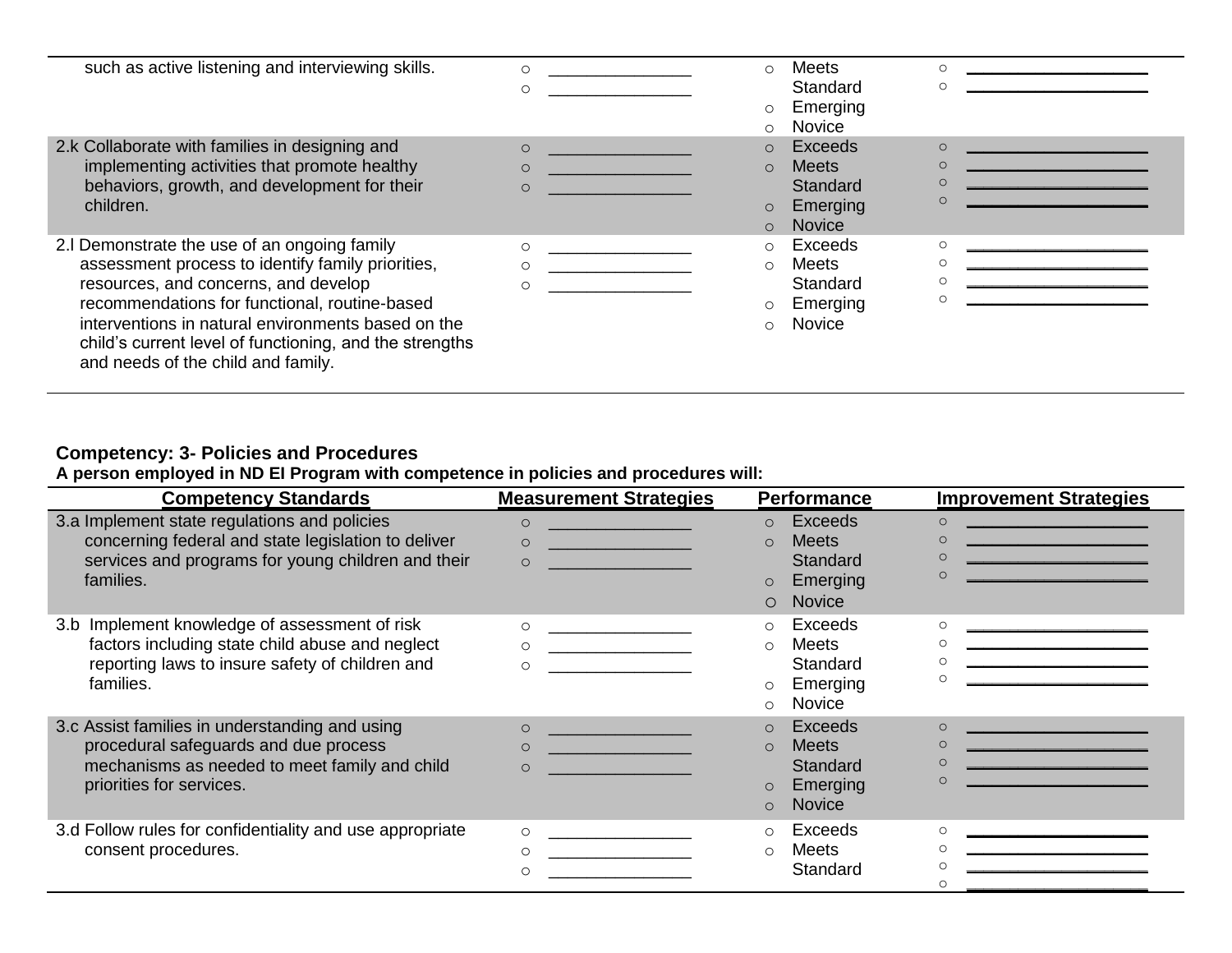| $\frac{1}{2} \left( \frac{1}{2} \right) \left( \frac{1}{2} \right) \left( \frac{1}{2} \right) \left( \frac{1}{2} \right) \left( \frac{1}{2} \right) \left( \frac{1}{2} \right) \left( \frac{1}{2} \right) \left( \frac{1}{2} \right) \left( \frac{1}{2} \right) \left( \frac{1}{2} \right) \left( \frac{1}{2} \right) \left( \frac{1}{2} \right) \left( \frac{1}{2} \right) \left( \frac{1}{2} \right) \left( \frac{1}{2} \right) \left( \frac{1}{2} \right) \left( \frac$<br>nergin <sub>c</sub> |
|---------------------------------------------------------------------------------------------------------------------------------------------------------------------------------------------------------------------------------------------------------------------------------------------------------------------------------------------------------------------------------------------------------------------------------------------------------------------------------------------------|
| . .<br><b>NOVICE</b>                                                                                                                                                                                                                                                                                                                                                                                                                                                                              |

### **Competency: 4- Team Collaboration and Professionalism**

**A person employed in ND EI Program with competence in team collaboration and professionalism will:**

| <b>Competency Standards</b>                                                                                                                                                                           | <b>Measurement Strategies</b>                                                                                                                                                                                                                                                                                                                                                                                                                                                                                                                                                                                                    | <b>Performance</b>                                                                                             | <b>Improvement Strategies</b>                                                                                                                                                                                                                                                                                |
|-------------------------------------------------------------------------------------------------------------------------------------------------------------------------------------------------------|----------------------------------------------------------------------------------------------------------------------------------------------------------------------------------------------------------------------------------------------------------------------------------------------------------------------------------------------------------------------------------------------------------------------------------------------------------------------------------------------------------------------------------------------------------------------------------------------------------------------------------|----------------------------------------------------------------------------------------------------------------|--------------------------------------------------------------------------------------------------------------------------------------------------------------------------------------------------------------------------------------------------------------------------------------------------------------|
| 4.a Demonstrate an understanding of implementing the<br>transdisciplinary approach including the roles,<br>responsibilities and competencies within early<br>intervention disciplines.                | <u> 1999 - Johann Barnett, fransk politiker (</u><br>$\circ$<br>$\circ$<br><u> 1990 - Jan Albert Barbara, manala</u><br>$\circ$<br><u>a sa salah sahiji désa di kacamatan Sababara</u>                                                                                                                                                                                                                                                                                                                                                                                                                                           | Exceeds<br>$\circ$<br><b>Meets</b><br>$\Omega$<br>Standard<br>Emerging<br>$\circ$<br><b>Novice</b><br>$\circ$  | $\circ$<br><u> 1980 - Johann Barn, mars eta biztanleria (</u><br>$\circ$<br><u> 1980 - Johann John Stone, martin de Amerikaansk kommunister (</u><br><u> 1989 - Johann Barnett, fransk politiker (</u><br>$\Omega$<br>$\Omega$<br>the control of the control of the control of the control of the control of |
| 4.b Work effectively with families as team members<br>and professionals from varied disciplines and roles<br>in addressing family concerns, resources, and<br>priorities.                             | $\circ$<br><u> 1990 - Johann Harry Harry Harry Harry Harry Harry Harry Harry Harry Harry Harry Harry Harry Harry Harry Harry Harry Harry Harry Harry Harry Harry Harry Harry Harry Harry Harry Harry Harry Harry Harry Harry Harry Harry Ha</u><br>$\begin{picture}(180,10) \put(0,0){\vector(1,0){100}} \put(15,0){\vector(1,0){100}} \put(15,0){\vector(1,0){100}} \put(15,0){\vector(1,0){100}} \put(15,0){\vector(1,0){100}} \put(15,0){\vector(1,0){100}} \put(15,0){\vector(1,0){100}} \put(15,0){\vector(1,0){100}} \put(15,0){\vector(1,0){100}} \put(15,0){\vector(1,0){100}} \put(15,0){\vector(1,0){100}}$<br>$\circ$ | Exceeds<br>$\circ$<br>Meets<br>$\circ$<br>Standard<br>Emerging<br>$\circ$<br>Novice<br>$\circ$                 | $\circ$<br>$\circ$<br>$\circ$<br>$\Omega$<br>the contract of the contract of the contract of                                                                                                                                                                                                                 |
| 4.c Consult with family and team members regarding<br>research and current trends about best practice<br>specific to her/his own discipline and/or job role as<br>it relates to the child and family. | <u> Andrew Maria (1989)</u><br>$\circ$<br>$\circ$<br><u> 1999 - Johann Harry Harry Harry Harry Harry Harry Harry Harry Harry Harry Harry Harry Harry Harry Harry Harry</u><br>$\circ$                                                                                                                                                                                                                                                                                                                                                                                                                                            | Exceeds<br>$\Omega$<br><b>Meets</b><br>$\Omega$<br>Standard<br>Emerging<br>$\circ$<br><b>Novice</b><br>$\circ$ | <u> 1989 - Johann Barn, mars eta bat eta bat eta bat eta bat eta bat eta bat eta bat eta bat eta bat eta bat eta</u><br>$\Omega$<br>$\Omega$<br>the control of the control of the control of<br>$\circ$<br><u> 1989 - Johann Barnett, fransk politik (</u><br>$\Omega$                                       |
| 4.d Understand and apply current professional<br>standards of practice and ethics, including<br>sensitivity to diversity.                                                                             | $\circ$<br><u> 1990 - John Harry Harry Harry Harry Harry Harry Harry Harry Harry Harry Harry Harry Harry Harry Harry Harry Harry Harry Harry Harry Harry Harry Harry Harry Harry Harry Harry Harry Harry Harry Harry Harry Harry Harry Harr</u><br>$\circ$<br>$\circ$                                                                                                                                                                                                                                                                                                                                                            | Exceeds<br>$\circ$<br><b>Meets</b><br>$\circ$<br>Standard<br>Emerging<br>$\circ$<br>Novice<br>$\circ$          | $\Omega$<br><u> 1989 - Johann Barbara, martin da kasar Amerika Indonesia.</u><br><u> 1980 - Johann Barbara, martin a</u><br>$\circ$<br>$\circ$<br>$\circ$                                                                                                                                                    |
| 4.e Integrate collaboration, advocacy, and leadership<br>skills to build consensus, create change, and<br>influence better outcomes for children and families.                                        | $\circ$<br><u> 1990 - Johann Harry Harry Harry Harry Harry Harry Harry Harry Harry Harry Harry Harry Harry Harry Harry Harry</u><br>$\circ$<br>$\circ$                                                                                                                                                                                                                                                                                                                                                                                                                                                                           | Exceeds<br>$\circ$<br><b>Meets</b><br>$\circ$<br>Standard<br>Emerging<br>$\circ$<br>Novice<br>$\circ$          | $\circ$<br>$\Omega$<br><u> 1989 - Jan Barat, manazarta (h. 1989).</u><br>$\Omega$<br>$\Omega$                                                                                                                                                                                                                |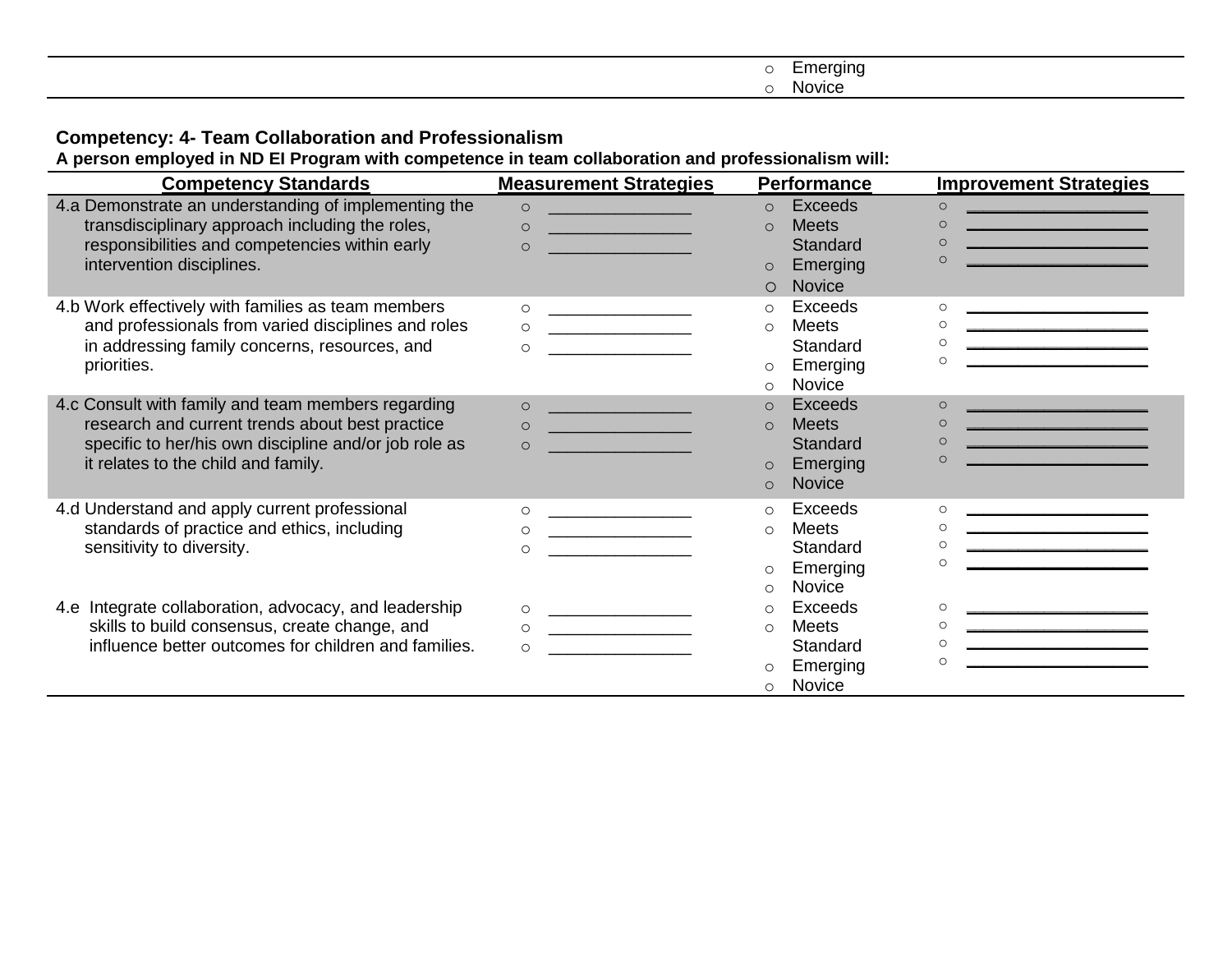### **Specific Job Roles and Responsibilities Areas**

Sections 5–11 are designed to address skills and knowledge competencies required by professionals to fulfill specific job roles and responsibilities. It is the intent that professionals in these positions or executing specific responsibilities would also have achieved competency in the Core Competency Areas.

### **Competency: 5- Evaluation and Assessment**

**A person employed in ND EI Program with competence in evaluation/assessment will:** 

| <b>Competency Standards</b>                          | <b>Measurement Strategies</b>                                                                                                    | Level of                   | <b>Improvement Strategies</b>                                                                                                     |
|------------------------------------------------------|----------------------------------------------------------------------------------------------------------------------------------|----------------------------|-----------------------------------------------------------------------------------------------------------------------------------|
|                                                      | <b>Used</b>                                                                                                                      | <b>Performance</b>         |                                                                                                                                   |
| 5.a Demonstrate knowledge of federal and state       | <u> 1980 - Johann Barn, mars eta bat e</u><br>$\circ$                                                                            | <b>Exceeds</b><br>$\circ$  | $\circ$<br><u> 1980 - Johann John Stone, martin de Britannich (b. 1980)</u>                                                       |
| evaluation/assessment requirements and eligibility   | $\Omega$<br><u> 1970 - Johann Barnett, fransk politik (d. 1980)</u>                                                              | <b>Meets</b><br>$\Omega$   | $\circ$<br><u> 1989 - Johann Barn, mars eta bat erroman erroman ez erroman erroman ez erroman ez erroman ez erroman ez erroma</u> |
| criteria.                                            | $\circ$                                                                                                                          | Standard                   | $\circ$<br><u> 1989 - Johann Barn, mars eta bainar eta industrial eta erromana eta erromana eta erromana eta erromana eta e</u>   |
|                                                      |                                                                                                                                  | Emerging<br>$\circ$        | $\Omega$<br>the control of the control of the control of the                                                                      |
|                                                      |                                                                                                                                  | <b>Novice</b><br>$\circ$   |                                                                                                                                   |
| 5.b Conduct pre-assessment planning, including the   | $\circ$                                                                                                                          | Exceeds<br>$\circ$         | $\circ$                                                                                                                           |
| collection, review, and interpretation of pre-       | $\circ$                                                                                                                          | <b>Meets</b><br>$\circ$    | $\circ$                                                                                                                           |
| assessment information in partnership with the       | $\circ$                                                                                                                          | Standard                   | $\circ$                                                                                                                           |
| family and other team members.                       |                                                                                                                                  | Emerging<br>$\circ$        | $\circ$                                                                                                                           |
|                                                      |                                                                                                                                  | Novice<br>$\circ$          |                                                                                                                                   |
| 5.c Identify influences on evaluations/assessments   | $\circ$<br><u> 1990 - Johann Barn, mars eta bainar eta </u>                                                                      | <b>Exceeds</b><br>$\Omega$ | $\circ$<br><u> 1980 - Johann Barn, mars eta bat eta bat e</u>                                                                     |
| including cultural, linguistic, socioeconomic,       | <u> 1989 - Johann Barn, mars eta industrial eta industrial eta industrial eta industrial eta industrial eta indus</u><br>$\circ$ | <b>Meets</b><br>$\Omega$   | $\circ$                                                                                                                           |
| geographic, and familial variables.                  | $\circ$                                                                                                                          | Standard                   | $\circ$                                                                                                                           |
|                                                      |                                                                                                                                  | Emerging<br>$\circ$        | $\circ$<br><u> 1990 - Johann Barbara, martxa alemaniar a</u>                                                                      |
|                                                      |                                                                                                                                  | Novice<br>$\circ$          |                                                                                                                                   |
| 5.d Select various screening, evaluation, and        | $\circ$<br><u> 1989 - Johann Barbara, martin a</u>                                                                               | Exceeds<br>$\circ$         | $\circ$                                                                                                                           |
| assessment procedures and protocols appropriate      | $\circ$                                                                                                                          | <b>Meets</b><br>$\circ$    | $\circ$                                                                                                                           |
| for the individual child, including norm referenced  | $\circ$                                                                                                                          | Standard                   | $\circ$<br><u> 1989 - Johann Barbara, martin a</u>                                                                                |
| instruments, criterion-referenced scales,            |                                                                                                                                  | Emerging<br>$\circ$        | $\circ$<br>the control of the control of the control of                                                                           |
| observational protocols, and individually-designed   |                                                                                                                                  | Novice<br>$\Omega$         |                                                                                                                                   |
| probes and activities.                               |                                                                                                                                  |                            |                                                                                                                                   |
| 5.e Adapt and individualize evaluation/assessment    | <u> Andrew Maria (1989)</u>                                                                                                      | Exceeds<br>$\Omega$        | the control of the control of the control of<br>$\circ$                                                                           |
| procedures to meet the unique needs of the child     | <u> 1999 - Johann Barnett, fransk politiker (</u><br>$\Omega$                                                                    | <b>Meets</b><br>$\circ$    | <u> 1980 - Johann Barnett, fransk konge</u><br>$\circ$                                                                            |
| and family in a variety of settings.                 | $\circ$                                                                                                                          | Standard                   | <u> 1980 - Johann Barnett, fransk kongresu</u><br>$\circ$<br>$\Omega$                                                             |
|                                                      |                                                                                                                                  | Emerging<br>$\circ$        |                                                                                                                                   |
|                                                      |                                                                                                                                  | <b>Novice</b><br>$\Omega$  |                                                                                                                                   |
| 5.f Analyze, summarize, interpret, and communicate   | $\circ$<br><u> 2002 - John Stone, Amerikan besteht der Stone (</u>                                                               | <b>Exceeds</b><br>$\circ$  | $\circ$<br><u> 1980 - Jan James James Barnett, fransk politik (d. 1980)</u>                                                       |
| evaluation/assessment findings in verbal and written | $\circ$<br><u> 2002 - Jan Samuel Barbara, prima popular popular popular popular popular popular popular popular popular pop</u>  | <b>Meets</b><br>$\circ$    | $\circ$                                                                                                                           |
| forms using language that can be understood by the   | $\circ$                                                                                                                          | Standard                   | $\circ$<br>$\circ$                                                                                                                |
| family and team members.                             |                                                                                                                                  | Emerging                   |                                                                                                                                   |
|                                                      |                                                                                                                                  | Novice<br>$\circ$          |                                                                                                                                   |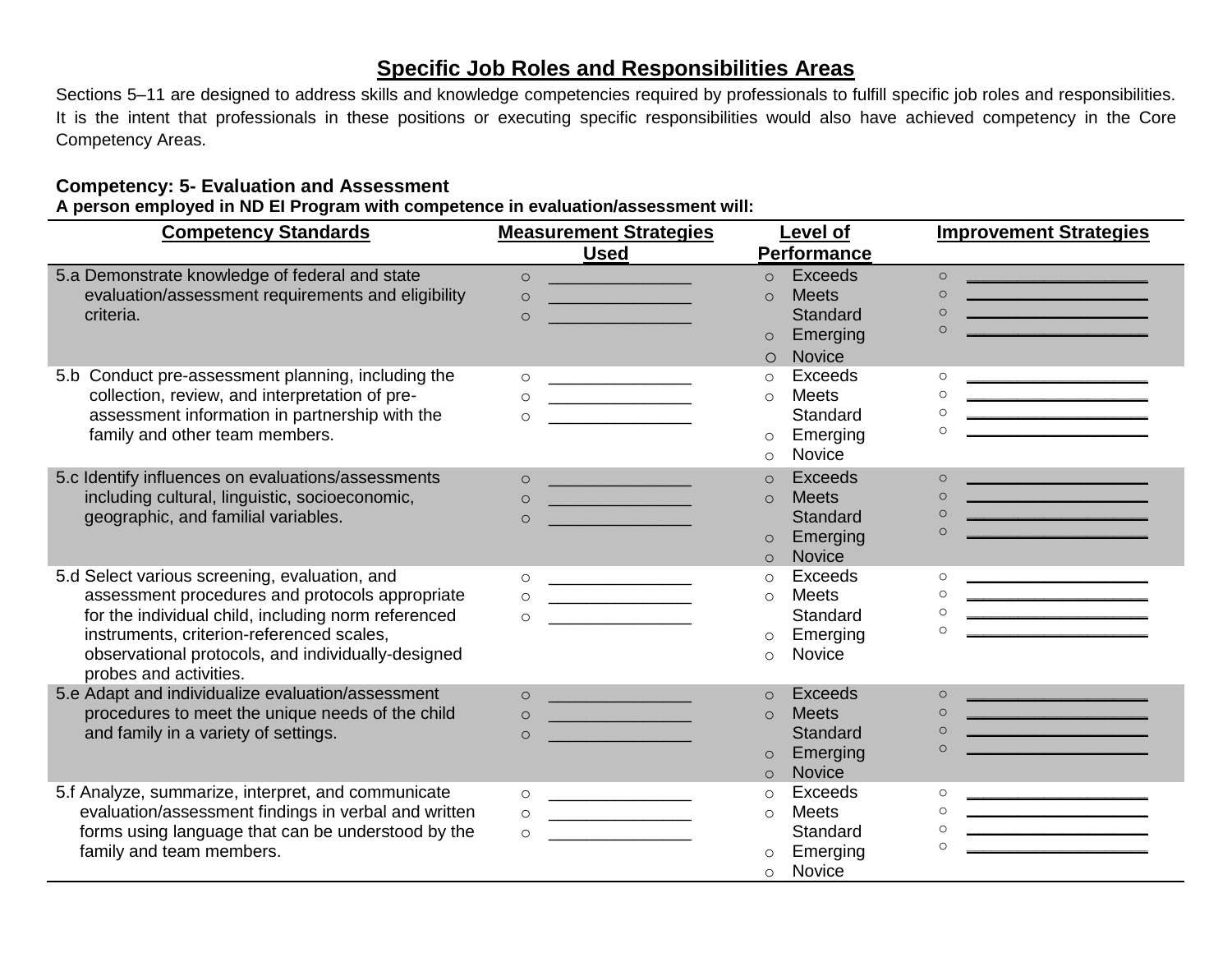### **Competency: 6- Consultation A person employed in ND EI Program with competence in consultation will:**

| <b>Competency Standards</b>                                                                                                                                                                     | <b>Measurement Strategies</b>                                                                                       | Level of                                                                                                         | <b>Improvement Strategies</b>                                                                                                                                                                                                                                                                                              |
|-------------------------------------------------------------------------------------------------------------------------------------------------------------------------------------------------|---------------------------------------------------------------------------------------------------------------------|------------------------------------------------------------------------------------------------------------------|----------------------------------------------------------------------------------------------------------------------------------------------------------------------------------------------------------------------------------------------------------------------------------------------------------------------------|
|                                                                                                                                                                                                 | <b>Used</b>                                                                                                         | <b>Performance</b>                                                                                               |                                                                                                                                                                                                                                                                                                                            |
| 6.a Demonstrate updated knowledge regarding<br>discipline specific learning and skill development in<br>relation to natural learning opportunities and early<br>learning theories.              | $\circ$<br>$\circ$<br><u> 1990 - Johann Barnett, fransk politik (</u><br>$\circ$<br><u> Andrew Maria (1986)</u>     | Exceeds<br>$\circ$<br><b>Meets</b><br>$\Omega$<br>Standard<br>Emerging<br>$\circ$<br><b>Novice</b><br>$\bigcirc$ | $\Omega$<br>the control of the control of the control of the control of the control of<br>$\circ$<br>the control of the control of the control of the control of the control of<br>$\Omega$<br><u> 1980 - Johann Barn, mars eta biztanleria (</u><br>$\Omega$<br><u> 1990 - Johann Barn, mars eta bainar eta idazlea (</u> |
| 6.b Clarify roles, responsibilities, and follow-up plans<br>with the primary early interventionist, family and<br>any other team members.                                                       | $\circ$<br><u> 1980 - Jan Barbara Barbara, m</u><br>$\circ$<br><u> 1999 - Johann Barn, mars et al. (</u><br>$\circ$ | Exceeds<br>$\circ$<br>Meets<br>$\Omega$<br>Standard<br>Emerging<br>$\circ$<br><b>Novice</b><br>$\bigcap$         | $\circ$<br>$\circ$<br>$\Omega$<br>$\circ$                                                                                                                                                                                                                                                                                  |
| 6.c Analyze, summarize, interpret, and communicate<br>consultation findings in verbal and written forms<br>using language that can be understood and be<br>used by the family and team members. | $\circ$<br>$\Omega$<br>$\circ$                                                                                      | Exceeds<br>$\Omega$<br><b>Meets</b><br>$\circ$<br>Standard<br>Emerging<br>$\circ$<br><b>Novice</b><br>$\Omega$   | <u> 1989 - Johann Barnett, fransk politiker (</u><br>$\Omega$<br><u> 1980 - Johann Barbara, martxa alemani</u> ar a<br>$\Omega$<br>$\Omega$                                                                                                                                                                                |
| 6.d Actively partner with other team members and<br>family members to identify, plan, and implement<br>evidence-based practices that address the needs<br>of the child and family.              | $\circ$<br>$\circ$                                                                                                  | Exceeds<br>$\circ$<br>Meets<br>$\circ$<br>Standard<br>Emerging<br>Novice<br>$\Omega$                             | $\circ$<br><u> 2000 - Jan Berlin, mars ann an t-Amhraich an t-Amhraich ann an t-Amhraich ann an t-Amhraich ann an t-Amhraich</u><br>$\circ$<br>$\circ$<br><u> 1980 - Johann Barn, mars eta bat eta bat eta bat eta bat eta bat eta bat eta bat eta bat eta bat eta bat eta</u><br>$\circ$                                  |

### **Competency: 7- Individualized Family Service Plan (IFSP) Development**

**A person employed in ND EI Program with competence in IFSP development will:** 

| <b>Competency Standards</b>                                                                                                                                                 | <b>Measurement Strategies</b> | <b>Level of</b>                                                                                         | <b>Improvement Strategies</b> |
|-----------------------------------------------------------------------------------------------------------------------------------------------------------------------------|-------------------------------|---------------------------------------------------------------------------------------------------------|-------------------------------|
|                                                                                                                                                                             | <b>Used</b>                   | <b>Performance</b>                                                                                      |                               |
| 7.a Develop an IFSP based on the priorities of the<br>family and other team members that is consistent<br>with criteria in federal and state regulations.                   | $\Omega$                      | Exceeds<br>$\circ$<br><b>Meets</b><br>$\Omega$<br>Standard<br>Emerging<br>$\circ$<br>Novice<br>$\Omega$ | $\subset$<br>$\mathsf{C}$     |
| 7.b Incorporate and use evaluation/assessment, and<br>family assessment information to develop an IFSP<br>that is based on a child and family's routines and<br>priorities. |                               | Exceeds<br>$\bigcirc$<br>Meets<br>$\bigcap$<br>Standard<br>Emerging<br>$\circ$<br>Novice<br>$\circ$     |                               |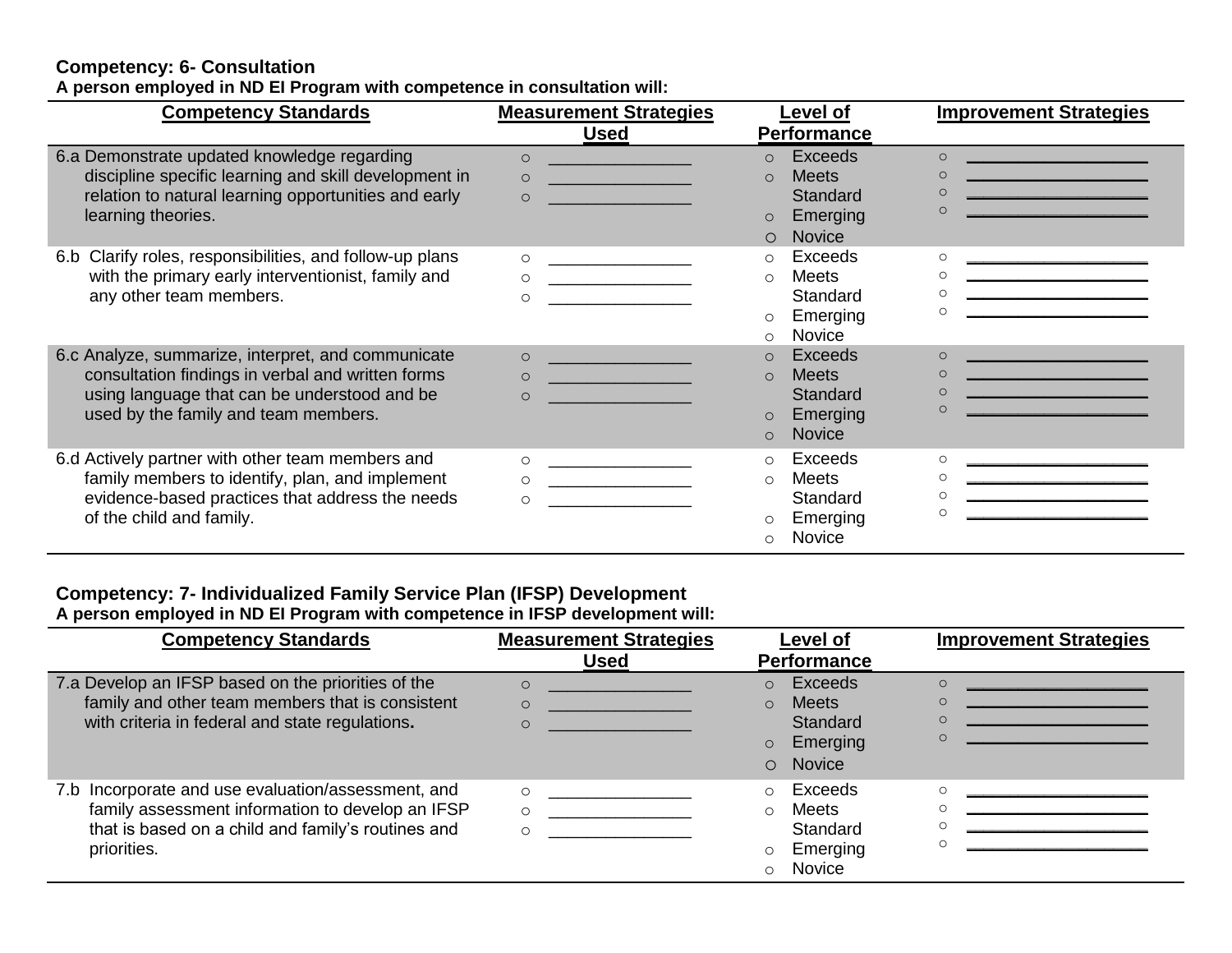| 7.c Develop functional and measurable IFSP              | $\circ$                                                                                                                          | Exceeds<br>$\circ$       | $\circ$                                                                                                               |
|---------------------------------------------------------|----------------------------------------------------------------------------------------------------------------------------------|--------------------------|-----------------------------------------------------------------------------------------------------------------------|
| outcomes, criteria, and activities.                     | $\circ$<br><u> 1989 - Johann Barnett, fransk politiker (</u>                                                                     | <b>Meets</b><br>$\Omega$ | <u> 1990 - Johann Barnett, fransk politiker (</u><br>$\Omega$                                                         |
|                                                         | $\circ$<br><u> 1989 - Johann Barbara, martxa a shekara 1989 - An tsara</u>                                                       | Standard                 |                                                                                                                       |
|                                                         |                                                                                                                                  | Emerging<br>$\circ$      |                                                                                                                       |
|                                                         |                                                                                                                                  | Novice<br>$\Omega$       |                                                                                                                       |
| 7.d Integrate transition planning into the IFSP process | $\circ$                                                                                                                          | Exceeds<br>$\circ$       | $\circ$                                                                                                               |
| following federal/state/regional/local regulations      | $\circ$                                                                                                                          | Meets<br>$\circ$         | the contract of the contract of the contract of the contract of the contract of<br>$\circ$                            |
| and guidelines.                                         | $\circ$                                                                                                                          | Standard                 |                                                                                                                       |
|                                                         |                                                                                                                                  | Emerging<br>$\circ$      |                                                                                                                       |
|                                                         |                                                                                                                                  | Novice<br>$\circ$        |                                                                                                                       |
| 7.e Ensure early intervention services are based on the | $\circ$<br>and the state of the state of the state                                                                               | Exceeds<br>$\circ$       | $\Omega$                                                                                                              |
| needs identified in the outcomes of the IFSP.           | $\circ$                                                                                                                          | <b>Meets</b><br>$\Omega$ | $\circ$                                                                                                               |
|                                                         | $\Omega$<br><u>a sa kacamatan ing Kabupatèn Ing Kabupatèn Ing Kabupatèn Ing Kabupatèn Ing Kabupatèn Ing Kabupatèn Ing Kabupa</u> | Standard                 | $\Omega$                                                                                                              |
|                                                         |                                                                                                                                  | Emerging<br>$\circ$      |                                                                                                                       |
|                                                         |                                                                                                                                  | <b>Novice</b><br>$\circ$ |                                                                                                                       |
| 7.f Ensure services are recorded in the IFSP and        | $\circ$<br><u> 1989 - Johann Harry Barn, mars ar breist fan de Fryske kommunent fan de Fryske kommunent fan de Fryske kommun</u> | Exceeds<br>$\circ$       | $\circ$                                                                                                               |
| provided in timeline outlined in the IFSP.              | $\circ$                                                                                                                          | Meets<br>$\circ$         | <u> 1989 - John Harry Barn, mars and de Barn, mars and de Barn, mars and de Barn, mars and de Barn, mars and de B</u> |
|                                                         | $\circ$                                                                                                                          | Standard                 |                                                                                                                       |
|                                                         |                                                                                                                                  | Emerging<br>$\circ$      |                                                                                                                       |
|                                                         |                                                                                                                                  | Novice<br>$\Omega$       |                                                                                                                       |

### **Competency: 8- Intervention Strategies and Supports in Natural Environments A person employed in ND EI Program with competence providing supports in natural environments will:**

| <b>Competency Standards</b>                                                                                                                                                                                                       | <b>Measurement Strategies</b>                                                                                                                                                                           | <b>Performance</b>                                                                                            | <b>Improvement Strategies</b>                                                                                                               |
|-----------------------------------------------------------------------------------------------------------------------------------------------------------------------------------------------------------------------------------|---------------------------------------------------------------------------------------------------------------------------------------------------------------------------------------------------------|---------------------------------------------------------------------------------------------------------------|---------------------------------------------------------------------------------------------------------------------------------------------|
| 8.a Facilitate visits designed to produce positive<br>outcomes for children and families by using various<br>models of collaboration, consultation, and coaching<br>with families and early intervention personnel.               | $\circ$<br><u> 1990 - Jan Barnett, fransk politik (</u><br>$\circ$<br>$\circ$<br><u> Anglický politik (* 1878)</u>                                                                                      | Exceeds<br>$\Omega$<br><b>Meets</b><br>$\Omega$<br><b>Standard</b><br>Emerging<br><b>Novice</b><br>$\bigcirc$ | $\Omega$<br>C<br>C<br>C<br><u> 1980 - Johann Barbara, martxa alemaniar a</u>                                                                |
| Develop activity-based intervention strategies that<br>8.b<br>are functional and developmentally appropriate<br>within the routines and activities of the family's<br>typical day and are grounded in evidence-based<br>practice. | $\circ$<br><u> 1980 - Andrea Andrew Maria (h. 1980).</u><br><u> 1999 - Johann Harry Harry Harry Harry Harry Harry Harry Harry Harry Harry Harry Harry Harry Harry Harry Harry</u><br>$\circ$<br>$\circ$ | Exceeds<br>$\circ$<br><b>Meets</b><br>$\circ$<br>Standard<br>Emerging<br><b>Novice</b><br>$\circ$             | $\circ$                                                                                                                                     |
| 8.c Assist families and caregivers to identify natural<br>learning opportunities and use routines of daily<br>living to help children learn and grow.                                                                             | $\circ$<br><u> 1999 - Johann Barnett, fransk politiker (</u><br><u> 1999 - Johann Barnett, fransk konge</u><br>$\circ$<br><u> 1999 - Johann Barbara, martxa a</u><br>$\circ$                            | Exceeds<br>$\Omega$<br><b>Meets</b><br>$\Omega$<br>Standard<br>Emerging<br><b>Novice</b><br>$\Omega$          | <u> 1990 - Johann Barn, mars ann an t-Amhain ann an t-</u><br><u> 1989 - Johann Barbara, martxa alemani</u> ar arte<br>$\circ$<br>$\subset$ |
| 8.d Adapt learning environments that are functional<br>and developmentally appropriate and promote                                                                                                                                | $\circ$                                                                                                                                                                                                 | Exceeds<br>$\circ$<br>Meets<br>$\Omega$                                                                       | O                                                                                                                                           |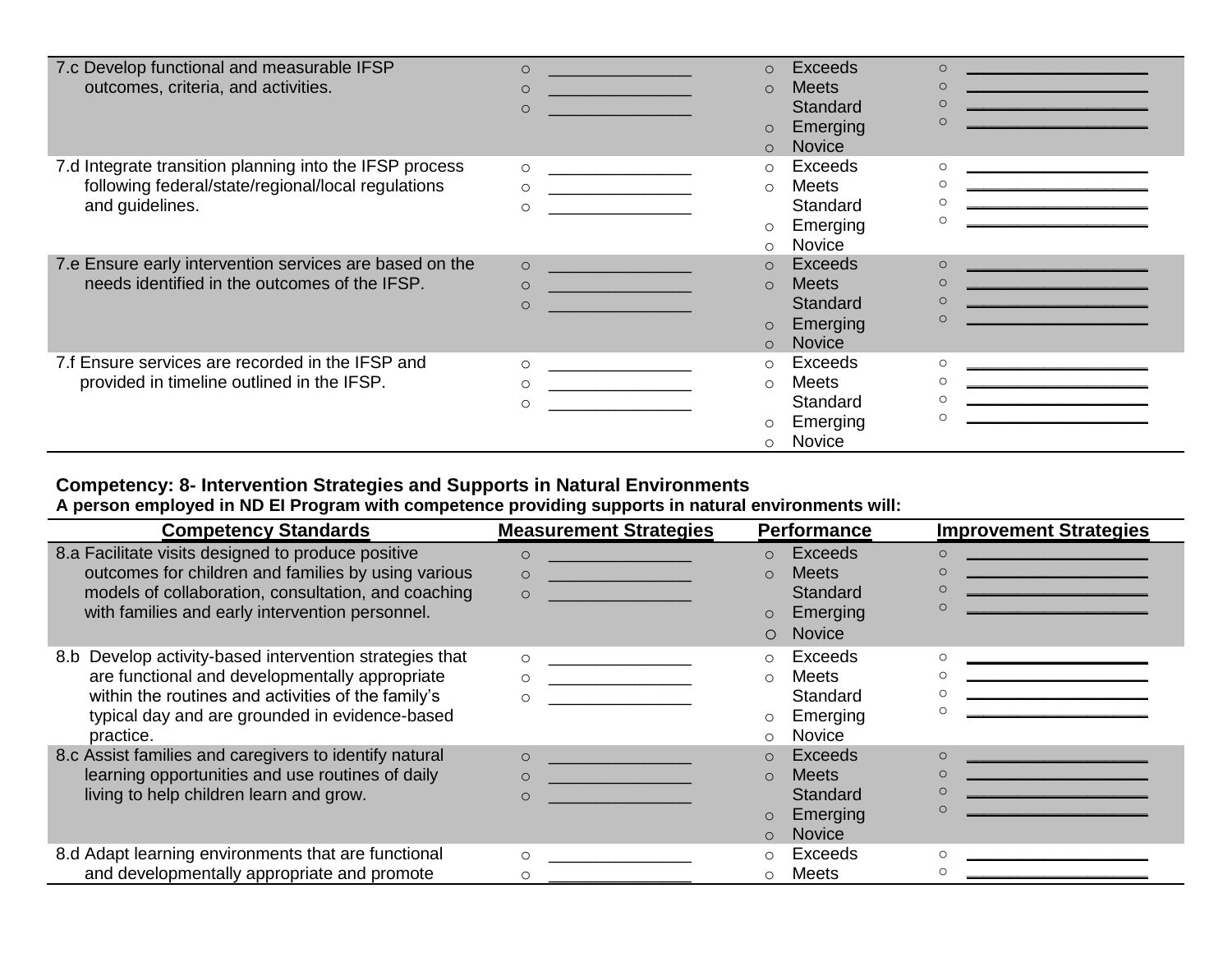| health and safety within typical routines.                | $\circ$                                                      | <b>Standard</b>           | $\circ$                                                                                                              |
|-----------------------------------------------------------|--------------------------------------------------------------|---------------------------|----------------------------------------------------------------------------------------------------------------------|
|                                                           |                                                              | Emerging<br>$\circ$       | $\Omega$<br>the control of the control of the control of the control of the control of                               |
|                                                           |                                                              | Novice<br>$\circ$         |                                                                                                                      |
| 8.e Guide the family and other caregivers in facilitating | $\circ$                                                      | Exceeds<br>$\Omega$       |                                                                                                                      |
| mobility and function including carrying, lifting, and    | <u> 1990 - Jan Barbara Barat, manala</u><br>$\circ$          | <b>Meets</b><br>$\Omega$  | <u> 1990 - Jan Barnett, fransk politik (</u>                                                                         |
| positioning strategies.                                   | $\circ$                                                      | <b>Standard</b>           | <u> 1990 - Jan Barnett, politik e</u> ta industrial                                                                  |
|                                                           |                                                              | Emerging<br>$\circ$       |                                                                                                                      |
|                                                           |                                                              | <b>Novice</b><br>$\Omega$ |                                                                                                                      |
| 8.f Develop individual activities using adaptive and      | $\circ$                                                      | Exceeds<br>$\circ$        | $\Omega$                                                                                                             |
| assistive technology to facilitate a child's              | $\circ$                                                      | Meets<br>$\bigcirc$       |                                                                                                                      |
| independence in activities of daily living.               | $\circ$                                                      | Standard                  |                                                                                                                      |
|                                                           |                                                              | Emerging<br>$\circ$       |                                                                                                                      |
|                                                           |                                                              | Novice<br>$\circ$         |                                                                                                                      |
| 8.g Facilitate positive social interactions among         | $\circ$<br><u> 1989 - Johann Barnett, fransk politiker (</u> | Exceeds<br>$\Omega$       |                                                                                                                      |
| children, and between parent and child.                   | $\Omega$                                                     | <b>Meets</b><br>$\Omega$  | <u> 1989 - Johann Barn, mars eta bat eta bat eta bat eta bat eta bat eta bat eta bat eta bat eta bat eta bat eta</u> |
|                                                           | $\bigcirc$                                                   | Standard                  | <u> 1980 - Johann Barn, mars eta bat erroman erroman erroman erroman erroman erroman erroman erroman erroman err</u> |
|                                                           |                                                              | Emerging<br>$\circ$       |                                                                                                                      |
|                                                           |                                                              | <b>Novice</b><br>$\Omega$ |                                                                                                                      |
| 8.h Support families and other caregivers in using        | $\circ$                                                      | Exceeds<br>$\circ$        |                                                                                                                      |
| positive behavioral support strategies that will          | $\circ$<br><u> 1989 - Johann Barbara, martin a</u>           | Meets<br>$\circ$          | <u> 1980 - Johann Barbara, martxa alemaniar a</u>                                                                    |
| increase appropriate behavior in young children.          | $\circ$                                                      | Standard                  |                                                                                                                      |
|                                                           |                                                              | Emerging<br>$\circ$       |                                                                                                                      |
|                                                           |                                                              | Novice<br>$\bigcirc$      |                                                                                                                      |

### **Competency: 9- Service Coordination**

**A person employed in ND EI Program with competence providing supports in service coordination will:**

| <b>Competency Standards</b>                            | <b>Measurement Strategies</b>                         | <b>Performance</b>          | <b>Improvement Strategies</b>                                                                  |
|--------------------------------------------------------|-------------------------------------------------------|-----------------------------|------------------------------------------------------------------------------------------------|
| 9.a Ensure adherence to regulatory timelines and other | $\circ$                                               | Exceeds<br>$\Omega$         | $\Omega$                                                                                       |
| procedures for federal, state, and local regulations   | $\circ$<br><u> 1989 - Johann Barn, mars ann an t-</u> | <b>Meets</b><br>$\Omega$    | $\circ$                                                                                        |
| and standards pertaining to early intervention         | $\circ$                                               | Standard                    |                                                                                                |
| services                                               |                                                       | Emerging<br>$\Omega$        |                                                                                                |
|                                                        |                                                       | <b>Novice</b><br>$\bigcirc$ |                                                                                                |
| 9.b Collaborate with others in the community who       |                                                       | Exceeds<br>$\Omega$         | O<br>the control of the control of the control of the control of the control of the control of |
| provide services to children and families.             |                                                       | Meets<br>$\Omega$           | Ω                                                                                              |
|                                                        |                                                       | Standard                    |                                                                                                |
|                                                        |                                                       | Emerging<br>$\Omega$        |                                                                                                |
|                                                        |                                                       | <b>Novice</b>               |                                                                                                |
| 9.c In collaboration with the family, coordinate and   | $\circ$                                               | Exceeds                     | $\Omega$                                                                                       |
| monitor the referral and delivery of designated        | $\circ$                                               | <b>Meets</b><br>$\Omega$    | $\circ$                                                                                        |
|                                                        |                                                       | Standard                    | $\circ$                                                                                        |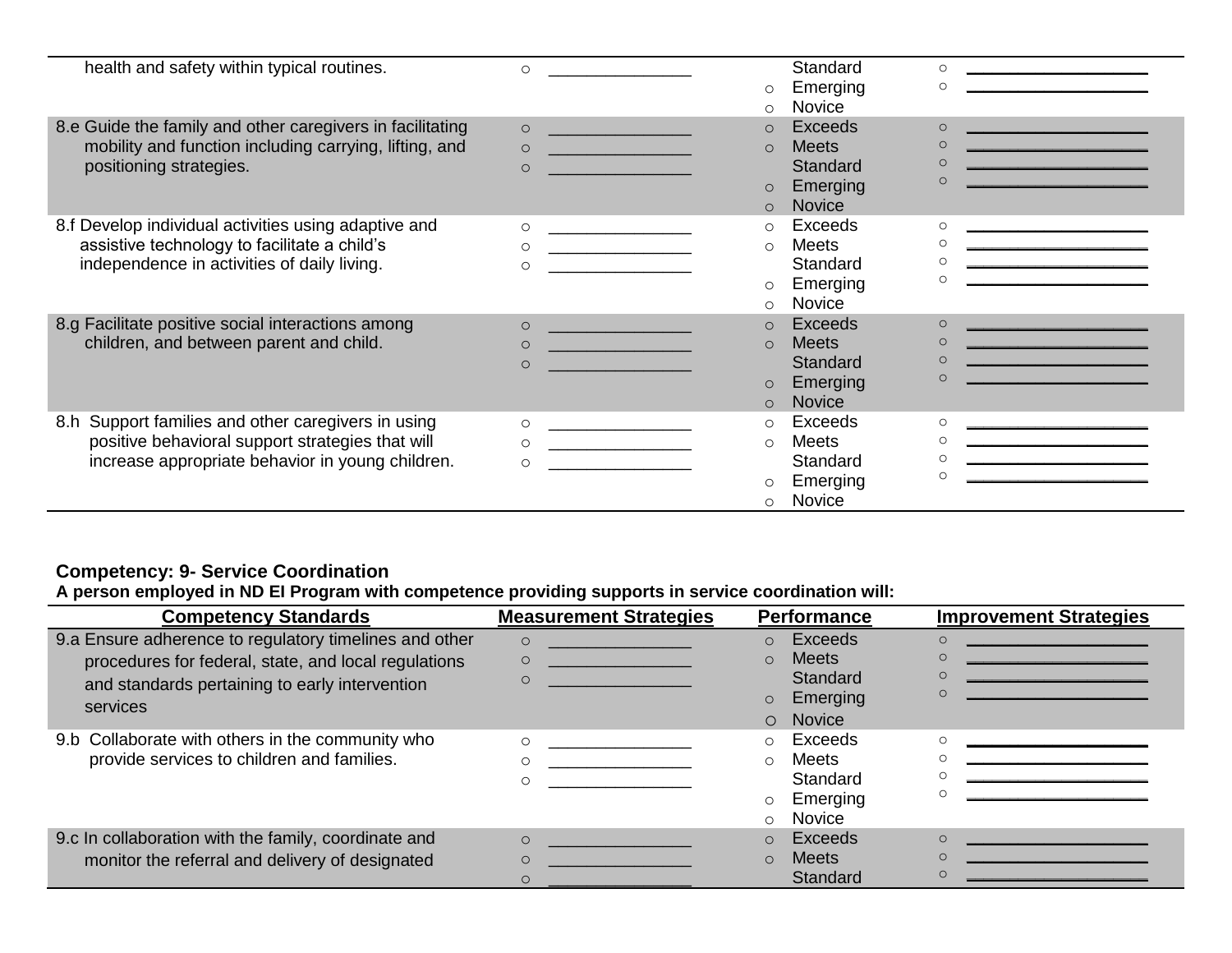| services with other agencies as appropriate for the<br>child and family. |                                                    | $\circ$<br>$\circ$ | Emerging<br><b>Novice</b> | $\circ$                                                       |
|--------------------------------------------------------------------------|----------------------------------------------------|--------------------|---------------------------|---------------------------------------------------------------|
| 9.d Coordinate the organization and completion of                        | $\circ$                                            | $\circ$            | Exceeds                   | $\circ$                                                       |
| evaluations, assessments and consultations.                              | $\circ$                                            | $\circ$            | Meets                     |                                                               |
|                                                                          | $\circ$                                            |                    | Standard                  |                                                               |
|                                                                          |                                                    | $\circ$            | Emerging                  |                                                               |
|                                                                          |                                                    | $\circ$            | Novice                    |                                                               |
| 9.e Coordinate, facilitate and participate in the                        | $\circ$                                            | $\circ$            | Exceeds                   | $\circ$                                                       |
| development and review of programs plans                                 | <u> 1989 - Johann Barbara, martxa a</u><br>$\circ$ | $\circ$            | <b>Meets</b>              | <u> 1990 - Johann Barbara, martxa amerikan per</u><br>$\circ$ |
|                                                                          | $\circ$                                            |                    | Standard                  | $\circ$                                                       |
|                                                                          |                                                    | $\circ$            | Emerging                  |                                                               |
|                                                                          |                                                    | $\Omega$           | <b>Novice</b>             |                                                               |
| 9.f Coordinate the development of transition plans.                      | $\circ$                                            | $\circ$            | Exceeds                   |                                                               |
|                                                                          | $\circ$                                            | $\circ$            | Meets                     |                                                               |
|                                                                          | O                                                  |                    | Standard                  |                                                               |
|                                                                          |                                                    | $\circ$            | Emerging                  |                                                               |
|                                                                          |                                                    | $\circ$            | Novice                    |                                                               |

### **Competency: 10- Program Leadership and Administration**

**A person employed in ND EI Program with competence in program leadership and administration and supports will:**

| <b>Competency Standards</b>                                                                                                                                                       | <b>Measurement Strategies</b>                                                                                                                                                                                                                                                                                                                           | <b>Performance</b>                                                                                  | <b>Improvement Strategies</b>                                                                                                                     |
|-----------------------------------------------------------------------------------------------------------------------------------------------------------------------------------|---------------------------------------------------------------------------------------------------------------------------------------------------------------------------------------------------------------------------------------------------------------------------------------------------------------------------------------------------------|-----------------------------------------------------------------------------------------------------|---------------------------------------------------------------------------------------------------------------------------------------------------|
| 10.a Employ practices to assure compliance to state<br>and federal regulations as well as assuring timely<br>and accurate submission of reports to state and<br>federal agencies. | $\circ$<br><u> 1989 - Johann Harry Harry Harry Harry Harry Harry Harry Harry Harry Harry Harry Harry Harry Harry Harry Harry Harry Harry Harry Harry Harry Harry Harry Harry Harry Harry Harry Harry Harry Harry Harry Harry Harry Harry Ha</u><br><u> 1999 - John Barn Barns</u><br>$\circ$<br>$\circ$<br><u> 1990 - Jan Barnett, fransk politik (</u> | Exceeds<br>$\circ$<br><b>Meets</b><br>$\Omega$<br>Standard<br>Emerging<br><b>Novice</b><br>$\Omega$ | $\circ$<br>$\circ$<br>$\circ$                                                                                                                     |
| 10.b Ensure knowledge of current practices in the field<br>of Early Intervention to promote current policies<br>and practices are valid, effective, and in<br>compliance.         | $\circ$<br>$\circ$<br>$\circ$                                                                                                                                                                                                                                                                                                                           | Exceeds<br><b>Meets</b><br>$\circ$<br>Standard<br>Emerging<br><b>Novice</b>                         | ∩<br>the contract of the contract of the contract of the contract of<br>∩<br>∩<br>the contract of the contract of the contract of the contract of |
| 10.c Approach situations with foresight and flexibility to<br>make the necessary changes to comply with<br>changing conditions and promote solutions.                             | $\Omega$<br>$\circ$<br><u> 1999 - Johann Barn, mars et al.</u><br>$\circ$                                                                                                                                                                                                                                                                               | Exceeds<br><b>Meets</b><br>$\Omega$<br>Standard<br>Emerging<br><b>Novice</b><br>$\Omega$            | <u> 1980 - John Stone, mars et al.</u><br>$\Omega$<br>∩                                                                                           |
| 10.d Employ strategies that capture family and<br>community voices and to support the active and<br>meaningful participation of families and                                      | $\Omega$<br>$\circ$<br>$\circ$                                                                                                                                                                                                                                                                                                                          | Exceeds<br><b>Meets</b><br>$\bigcirc$<br>Standard                                                   | $\cap$<br>$\Omega$<br>$\circ$                                                                                                                     |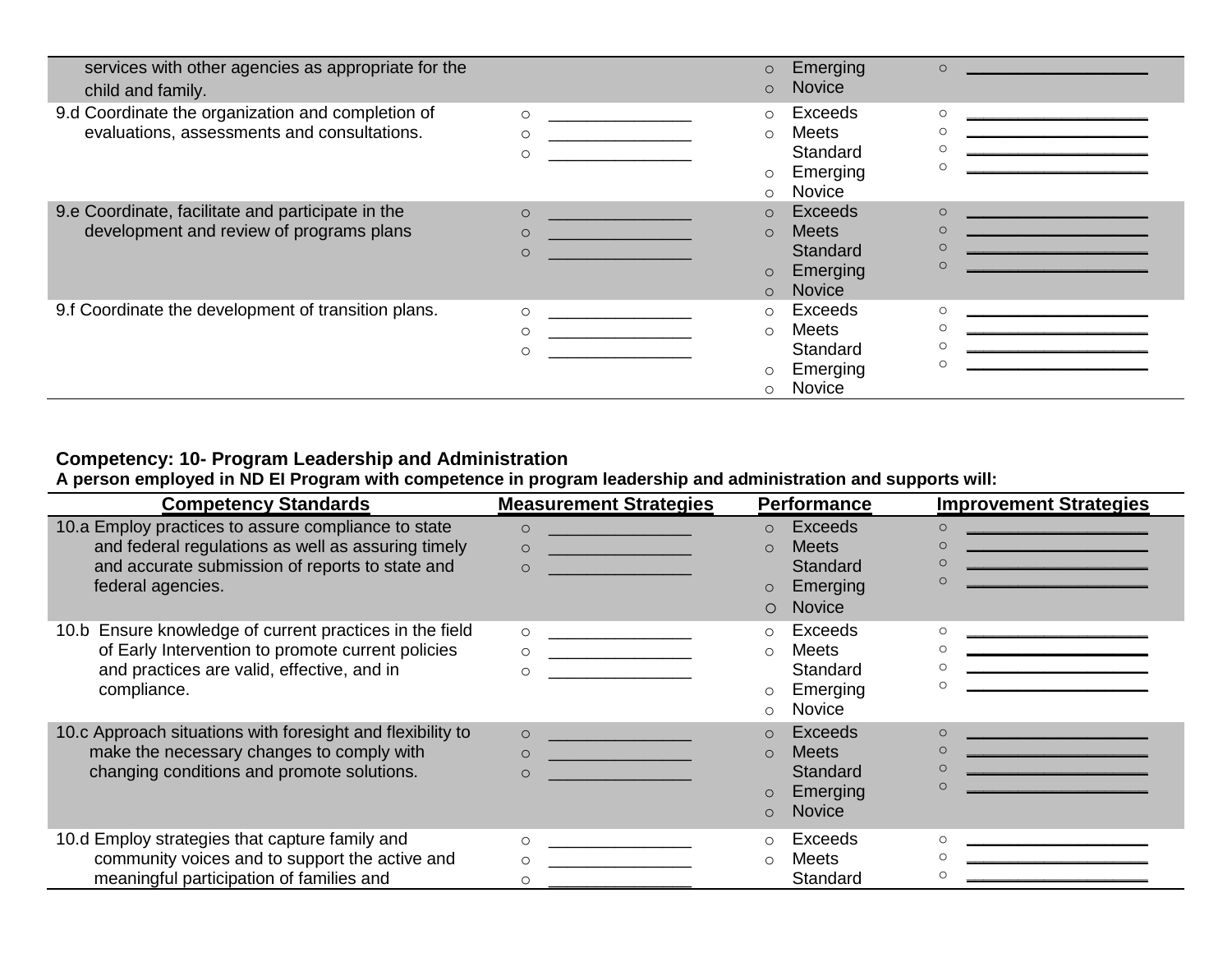| community groups including those that are                |                                                                  | $\circ$  | Emerging<br>$\circ$        |                                                                                                                                                                                                                                      |
|----------------------------------------------------------|------------------------------------------------------------------|----------|----------------------------|--------------------------------------------------------------------------------------------------------------------------------------------------------------------------------------------------------------------------------------|
| traditionally underrepresented.                          |                                                                  | $\circ$  | Novice                     |                                                                                                                                                                                                                                      |
| 10.e Apply understanding of diversity in communicating   | $\circ$                                                          | $\circ$  | <b>Exceeds</b><br>$\circ$  | <u> 1980 - Johann Barn, martin Amerikaansk kanton (</u>                                                                                                                                                                              |
| effectively, establishing positive relationships, and    | $\circ$<br><u> Tantan Barat, Indonesia.</u>                      | $\circ$  | <b>Meets</b><br>$\circ$    | <u> 1989 - Johann Barn, mars et al. (b. 1989)</u>                                                                                                                                                                                    |
| demonstrating respect to a diverse population of         | $\circ$                                                          |          | $\circ$<br>Standard        |                                                                                                                                                                                                                                      |
| children and families served in the ND EI program.       |                                                                  | $\circ$  | $\circ$<br>Emerging        |                                                                                                                                                                                                                                      |
|                                                          |                                                                  | $\circ$  | Novice                     |                                                                                                                                                                                                                                      |
| 10.f Implement accurate budgeting and fiscal practices   | $\circ$<br><u> 1989 - Johann Barn, fransk politik fotograf (</u> | $\circ$  | Exceeds<br>$\circ$         |                                                                                                                                                                                                                                      |
| to operate an Early Intervention service.                | $\circ$<br><u> 1989 - Johann Barn, fransk politik fotograf (</u> | $\circ$  | Meets<br>$\circ$           |                                                                                                                                                                                                                                      |
|                                                          | $\circ$                                                          |          | $\circ$<br>Standard        | <u> 1989 - Johann Barnett, fransk konge og det forske</u>                                                                                                                                                                            |
|                                                          |                                                                  | $\circ$  | $\circ$<br>Emerging        |                                                                                                                                                                                                                                      |
|                                                          |                                                                  | $\circ$  | Novice                     |                                                                                                                                                                                                                                      |
| 10.g Ensure that all staff have the knowledge, training, | $\circ$                                                          | $\circ$  | <b>Exceeds</b><br>$\circ$  |                                                                                                                                                                                                                                      |
| and licensure/credentials to work in the ND EI           | $\circ$<br><u> 1989 - Johann Barn, mars et al. (b. 1918)</u>     | $\circ$  | <b>Meets</b><br>$\circ$    | <u> 1999 - Jan James Barnett, politik e</u> ta p                                                                                                                                                                                     |
| program.                                                 | $\circ$                                                          |          | $\circ$<br><b>Standard</b> | <u> 1989 - Johann Barn, mars et al. (b. 1989)</u>                                                                                                                                                                                    |
|                                                          |                                                                  | $\circ$  | $\circ$<br>Emerging        |                                                                                                                                                                                                                                      |
|                                                          |                                                                  | $\circ$  | <b>Novice</b>              |                                                                                                                                                                                                                                      |
| 10.h Implement effective employee evaluation and         | $\circ$                                                          | $\circ$  | Exceeds<br>$\circ$         |                                                                                                                                                                                                                                      |
| feedback strategies based on clear and effective         | $\circ$<br><u> 1989 - Johann Barn, fransk politik fotograf (</u> | $\circ$  | <b>Meets</b><br>$\circ$    |                                                                                                                                                                                                                                      |
| job descriptions                                         | $\circ$                                                          |          | $\circ$<br>Standard        | <u> 1989 - Johann John Harry Hermann (b. 1989)</u>                                                                                                                                                                                   |
|                                                          |                                                                  | $\circ$  | $\circ$<br>Emerging        |                                                                                                                                                                                                                                      |
|                                                          |                                                                  | $\circ$  | Novice                     |                                                                                                                                                                                                                                      |
| 10.i Identify and define training needs based on needs   | $\circ$                                                          | $\circ$  | <b>Exceeds</b><br>$\circ$  | <u> 1989 - Johann Barn, fransk politik (</u>                                                                                                                                                                                         |
| assessment and including data from staff and             | $\circ$                                                          | $\circ$  | <b>Meets</b><br>$\circ$    | <u> The Communication of the Communication of the Communication of the Communication of the Communication of the Communication of the Communication of the Communication of the Communication of the Communication of the Commun</u> |
| families.                                                | <u> 1989 - Johann Barn, mars et al. (b. 1989)</u><br>$\circ$     |          | $\circ$<br>Standard        | <u> 1989 - Johann Barnett, fransk politiker (</u>                                                                                                                                                                                    |
|                                                          |                                                                  | $\circ$  | $\circ$<br>Emerging        |                                                                                                                                                                                                                                      |
|                                                          |                                                                  | $\circ$  | <b>Novice</b>              |                                                                                                                                                                                                                                      |
| Revise program policies and procedures as<br>10.j        | $\circ$                                                          | $\circ$  | Exceeds<br>$\circ$         |                                                                                                                                                                                                                                      |
| needed to ensure that they reflect current program       | <u> 1980 - John Stone, Amerikaansk politiker (</u><br>$\circ$    | $\circ$  | <b>Meets</b><br>$\circ$    | <u> 1980 - Johann Barbara, martxa alemaniar a</u>                                                                                                                                                                                    |
| demands and respect diversity of children,               | $\circ$                                                          |          | $\circ$<br>Standard        |                                                                                                                                                                                                                                      |
| families, and personnel.                                 |                                                                  |          | $\circ$<br>Emerging        |                                                                                                                                                                                                                                      |
|                                                          |                                                                  | $\circ$  | Novice                     |                                                                                                                                                                                                                                      |
|                                                          |                                                                  | $\circ$  | <b>Exceeds</b>             |                                                                                                                                                                                                                                      |
| 10.k Ensure that program policies and program            | $\circ$<br><u> 1989 - Johann Barn, mars et al. (b. 1989)</u>     | $\circ$  | $\circ$<br>$\circ$         |                                                                                                                                                                                                                                      |
| information are provided in sufficient detail and        | $\circ$                                                          | $\circ$  | <b>Meets</b><br>$\circ$    | <u> 1989 - Johann Barnett, fransk politiker (</u>                                                                                                                                                                                    |
| formats so that all stakeholders, including families,    | $\circ$                                                          |          | Standard                   |                                                                                                                                                                                                                                      |
| understand what the information means.                   |                                                                  | $\circ$  | Emerging                   |                                                                                                                                                                                                                                      |
|                                                          |                                                                  | $\Omega$ | <b>Novice</b>              |                                                                                                                                                                                                                                      |
| 10.I Conduct ongoing program evaluations that are        | $\circ$<br><u> 1989 - Johann Barbara, martin amerikan p</u>      | $\circ$  | Exceeds<br>$\circ$         |                                                                                                                                                                                                                                      |
| comprehensive and multi-dimensional to make              | $\circ$                                                          | $\circ$  | <b>Meets</b><br>$\circ$    |                                                                                                                                                                                                                                      |
| informed programmatic decisions.                         | $\circ$                                                          |          | Standard<br>$\circ$        |                                                                                                                                                                                                                                      |
|                                                          |                                                                  | $\circ$  | O<br>Emerging              |                                                                                                                                                                                                                                      |
|                                                          |                                                                  | $\circ$  | Novice                     |                                                                                                                                                                                                                                      |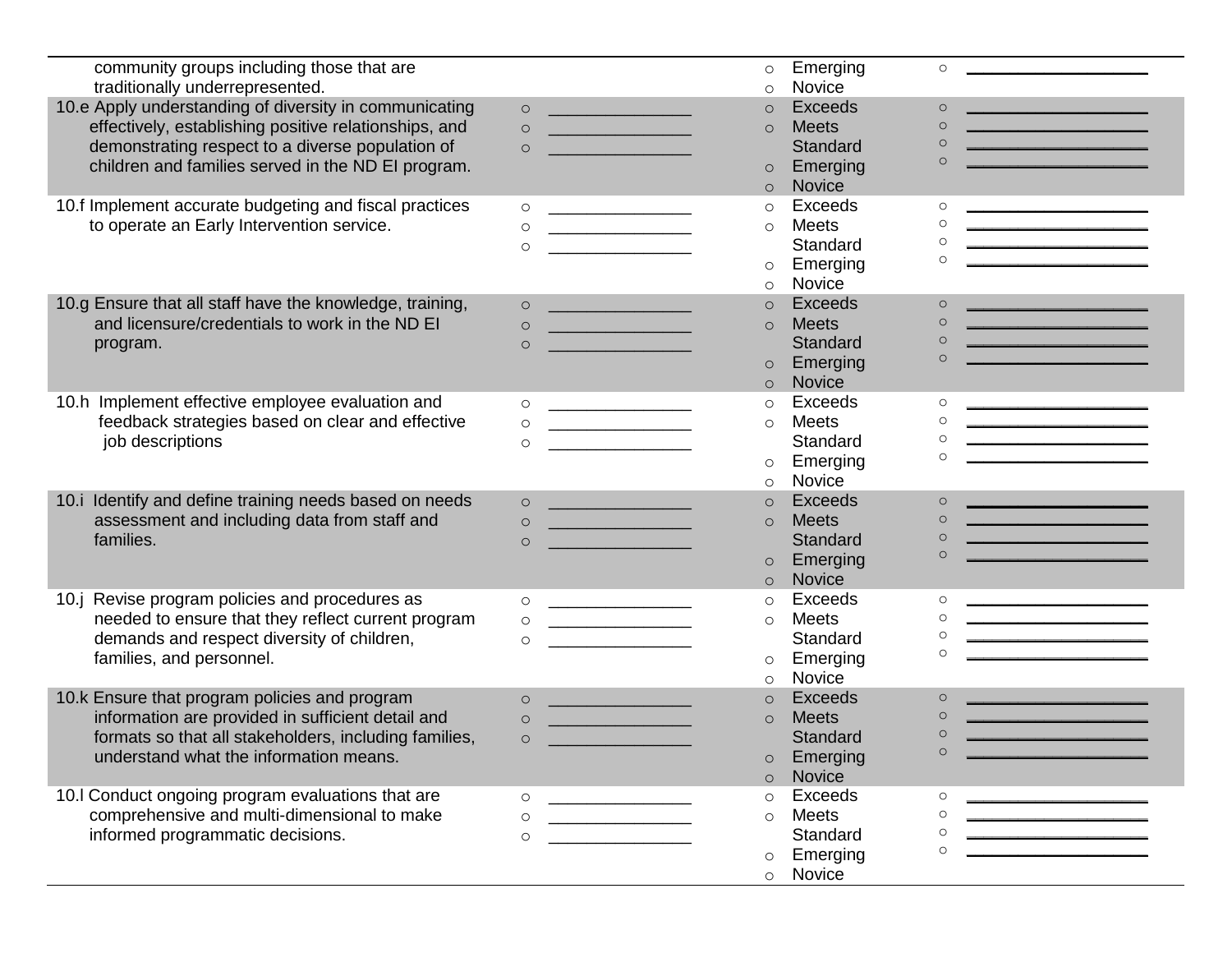#### **Competency: 11- Supervision A person employed in ND EI Program with competence providing supports in supervision will:**

| <b>Competency Standards</b>                            | <b>Measurement Strategies</b>                                | <b>Performance</b>         | <b>Improvement Strategies</b>                                                                                                                                                                                                                    |
|--------------------------------------------------------|--------------------------------------------------------------|----------------------------|--------------------------------------------------------------------------------------------------------------------------------------------------------------------------------------------------------------------------------------------------|
| 11.a Be knowledgeable of the current regulations,      | $\circ$<br><u> 1999 - Johann Barn, mars eta inperiodo</u>    | <b>Exceeds</b><br>$\Omega$ | $\circ$<br><u> 1980 - Johann Barn, marwolaethau a bhann an t-</u>                                                                                                                                                                                |
| policies, and procedures of the ND and federal         | $\circ$                                                      | <b>Meets</b><br>$\Omega$   | <u> 1989 - Johann Barn, mars eta industrial eta industrial eta industrial eta industrial eta industrial eta indus</u><br>$\circ$                                                                                                                 |
| Part C and Medicaid systems.                           | $\Omega$                                                     | Standard                   | $\Omega$<br><u>and the company of the company of the company of the company of the company of the company of the company of the company of the company of the company of the company of the company of the company of the company of the com</u> |
|                                                        | $\circ$                                                      | Emerging<br>$\circ$        | $\Omega$                                                                                                                                                                                                                                         |
|                                                        | $\circ$                                                      | <b>Novice</b><br>$\circ$   |                                                                                                                                                                                                                                                  |
|                                                        | $\Omega$                                                     |                            |                                                                                                                                                                                                                                                  |
| 11.b Be knowledgeable of the different professional    | $\circ$                                                      | Exceeds<br>$\circ$         | $\circ$                                                                                                                                                                                                                                          |
| roles in early intervention.                           | $\circ$                                                      | <b>Meets</b><br>$\circ$    | $\circ$<br><u> 1989 - Johann John Harry Harry Harry Harry Harry Harry Harry Harry Harry Harry Harry Harry Harry Harry Harry Harry Harry Harry Harry Harry Harry Harry Harry Harry Harry Harry Harry Harry Harry Harry Harry Harry Harry Har</u>  |
|                                                        | $\Omega$                                                     | Standard                   | $\circ$                                                                                                                                                                                                                                          |
|                                                        |                                                              | Emerging<br>$\circ$        | $\Omega$                                                                                                                                                                                                                                         |
|                                                        |                                                              | Novice<br>$\circ$          |                                                                                                                                                                                                                                                  |
| 11.c Be knowledgeable of various models of team        | $\circ$<br><u> 1990 - Johann Barnett, fransk politik (</u>   | Exceeds<br>$\circ$         | <u> 1989 - Johann Barn, mars eta industrial eta industrial eta industrial eta industrial eta industrial eta indus</u><br>$\Omega$                                                                                                                |
| functioning.                                           | <u> 1999 - Johann Barnett, fransk politiker (</u><br>$\circ$ | <b>Meets</b><br>$\Omega$   | $\Omega$<br><u> 1980 - Johann Barn, mars eta biztanleria (</u>                                                                                                                                                                                   |
|                                                        | $\circ$                                                      | Standard                   | $\circ$<br><u> 1970 - Johann Barnett, fransk politik (</u>                                                                                                                                                                                       |
|                                                        |                                                              | Emerging<br>$\circ$        | $\Omega$                                                                                                                                                                                                                                         |
|                                                        |                                                              | <b>Novice</b><br>$\Omega$  |                                                                                                                                                                                                                                                  |
| 11.d Use evidence-based practices in providing         | $\circ$                                                      | Exceeds<br>$\Omega$        | $\circ$                                                                                                                                                                                                                                          |
| technical assistance, supervision, and feedback to     | $\circ$                                                      | <b>Meets</b><br>$\circ$    | $\circ$                                                                                                                                                                                                                                          |
| improve staff skills.                                  | $\circ$                                                      | Standard                   | $\circ$                                                                                                                                                                                                                                          |
|                                                        |                                                              | Emerging<br>$\circ$        | $\circ$                                                                                                                                                                                                                                          |
|                                                        |                                                              | Novice<br>$\circ$          |                                                                                                                                                                                                                                                  |
| 11.e Use effective communication, coaching strategies, | $\circ$                                                      | Exceeds                    | <u> 1989 - Johann Barbara, martxa amerikan per</u><br>$\Omega$                                                                                                                                                                                   |
| conflict resolution and decision-making skills in      | $\Omega$                                                     | <b>Meets</b><br>$\Omega$   | $\Omega$<br><u> 1989 - Johann Barbara, martin din bashkar (</u>                                                                                                                                                                                  |
| providing supervision to staff.                        | $\circ$                                                      | Standard                   | $\Omega$<br><u> 1990 - Johann Barn, mars ann an t-Amhair an t-Amhair an t-Amhair an t-Amhair an t-Amhair an t-Amhair an t-A</u>                                                                                                                  |
|                                                        |                                                              | Emerging<br>$\circ$        | $\Omega$                                                                                                                                                                                                                                         |
|                                                        |                                                              | Novice<br>$\circ$          |                                                                                                                                                                                                                                                  |
| 11.f Identify and define staff training needs based on | $\circ$                                                      | Exceeds<br>$\circ$         | $\circ$                                                                                                                                                                                                                                          |
| needs assessment and including data from staff         | $\circ$                                                      | <b>Meets</b><br>$\circ$    | $\circ$                                                                                                                                                                                                                                          |
| and families.                                          | $\circ$                                                      | Standard                   | $\circ$                                                                                                                                                                                                                                          |
|                                                        |                                                              | Emerging<br>$\circ$        | $\Omega$                                                                                                                                                                                                                                         |
|                                                        |                                                              | Novice<br>$\circ$          |                                                                                                                                                                                                                                                  |